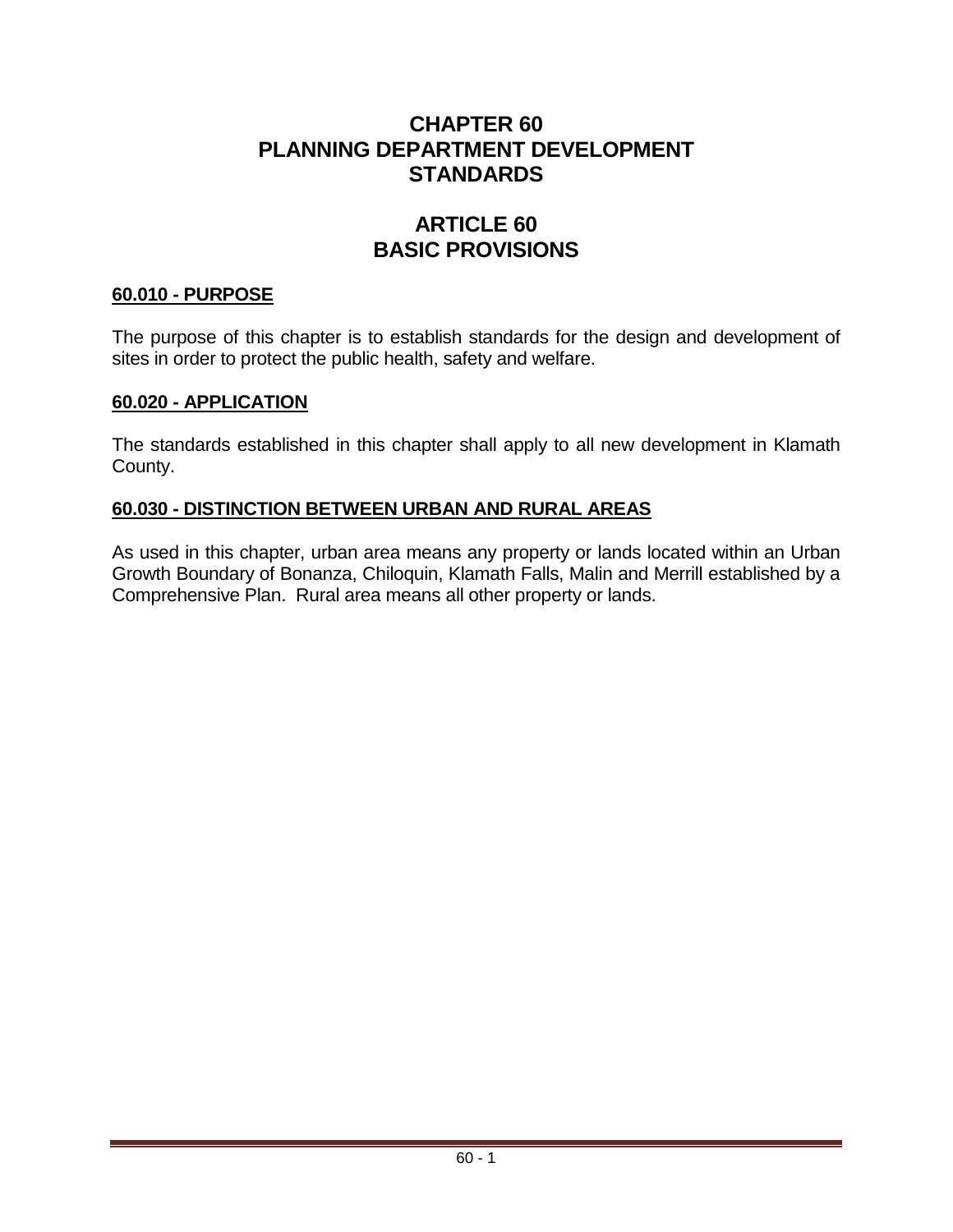# **ARTICLE 61 LOT SIZE AND SHAPE**

### **61.010 - LOT SIZE AND SHAPE**

The lot size, shape and orientation within all subdivisions or partitions shall be appropriate for the location of the subdivision or partition and for the type of development and use contemplated.

- A. Lot Width Each lot shall have a minimum width of 50 feet, unless otherwise specified by this code.
- B. Lot Depth Each lot shall have a minimum depth of 100 feet.
- C. Lot Area Each lot shall have a minimum area as required by the zone unless otherwise specified by this code.
- D. Corner Lot Corner lots shall have a minimum width of 60 feet to permit appropriate building setbacks.
- E. Orientation of Side Property Line As far as practical, the side property line of a lot shall run at right angles to the street upon which it faces, except that on a curved street the side property line may be radial to the curve.
- F. Minimum Standards The minimum standards of this section shall apply except:
	- 1. In subdivisions or partitions that will not be served by public or private sewer system and central water supply systems, the lots or parcels shall be a minimum of 1 acre in area. Special topography or hydrologic conditions may demand a larger minimum lot or parcel size.
	- 2. Where property is zoned or deeded for business or industrial use, other widths and area may be permitted. Depth and width of properties reserved or platted for commercial and industrial purposes shall be adequate to provide for the off-street parking and service facilities required for the type of use and development contemplated, as prescribed in Article 68.
	- 3. Where any parcel of land which is described by a subdivision of the section of which it is a part, or by a government lot number and by the original General Land Office survey contains the minimum acreage required by zoning, shall be considered to meet the minimum lot size regardless of what a later, more accurate survey may reveal. Any parcel which has an existing State, County or public road way or easement, or right-of-way, out of any or all boundaries, shall by definition be considered to meet the minimum lot size.
	- 4. However, any property divided by the sale or grant of property for state highway, county road, city street or other right of way purposes shall continue to be considered as a single unit of land until such time as the property is further subdivided or partitioned.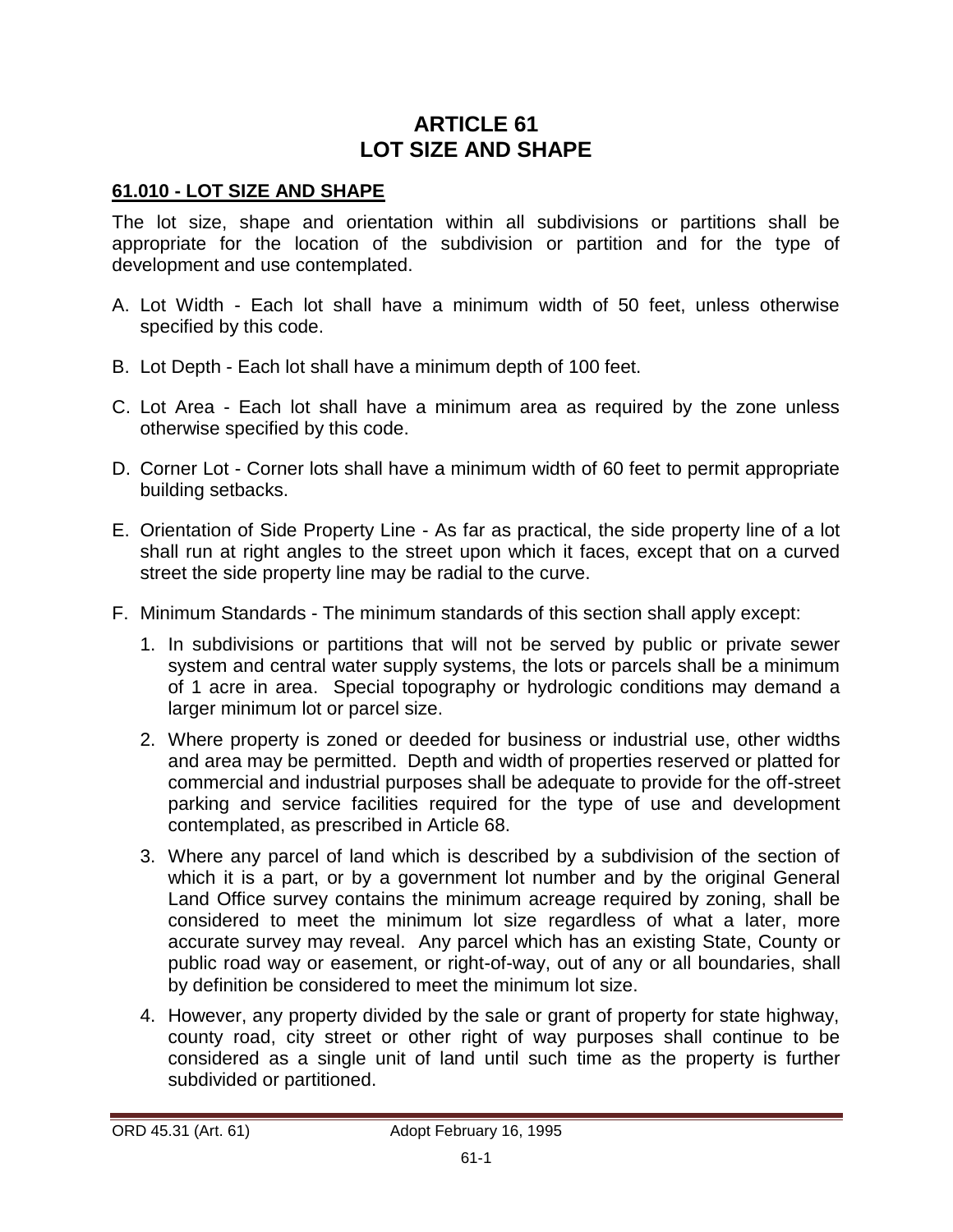## **61.020 - FLAG LOTS**

The use of panhandle or flag lots as a means of access to a lot or parcel shall be permitted only where:

- A. The "flagpole" does not exceed a length 2.5 times the average lot width, excluding the flagpole, or twice the depth of the lot, whichever dimension is the lesser.
- B. The "flagpole" maintains a constant minimum width of 30 feet.
- C. The natural grade of the "flagpole" permits construction of a driveway with a grade not exceeding 12 percent.
- D. The driveways or "flagpole" portions of two lots or parcels are not contiguous.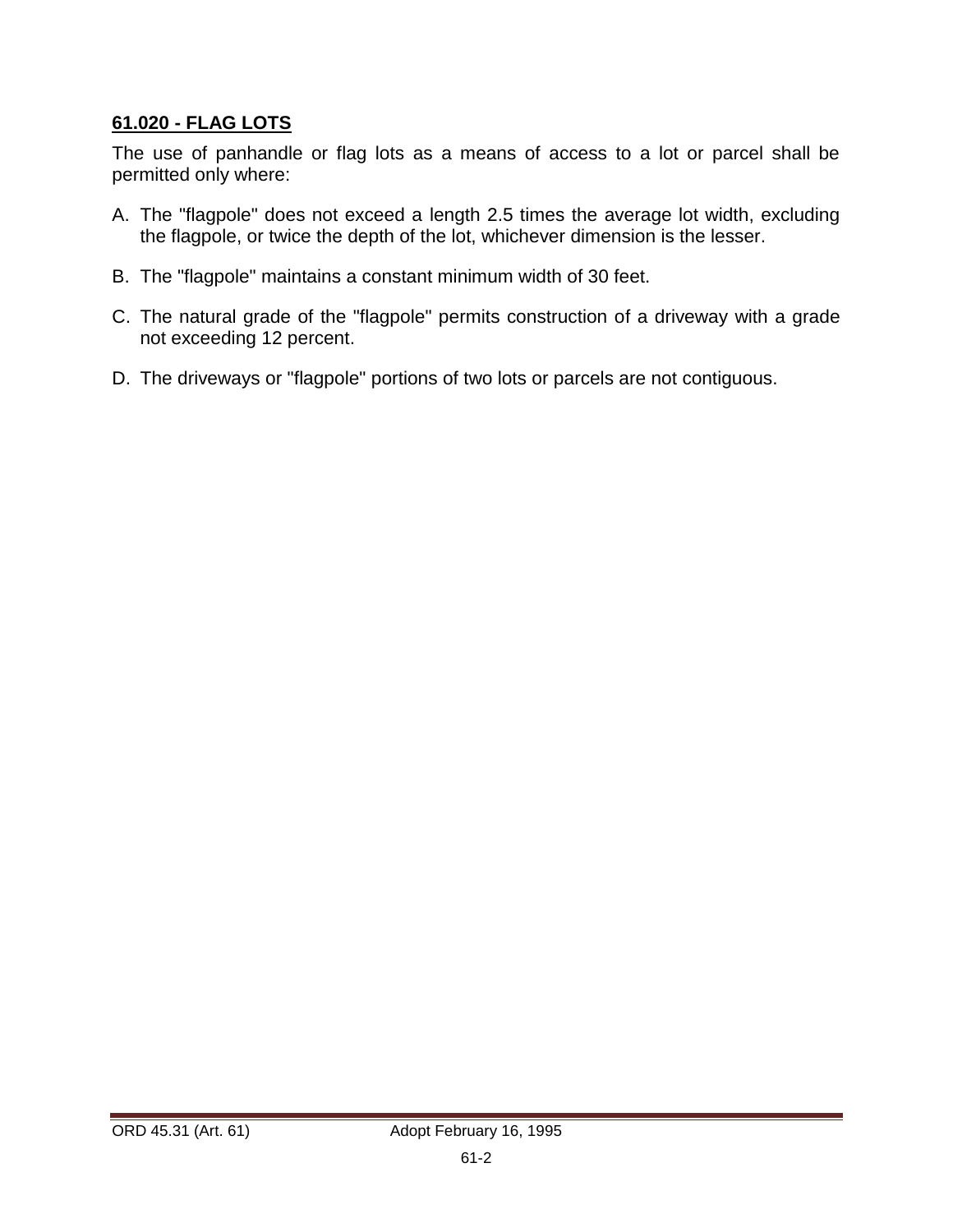# **ARTICLE 62 HEIGHTS AND SETBACKS**

#### **62.010 - PURPOSE**

The purpose of this article is to establish and maintain minimum requirements for structure heights and setbacks from property lines in order to provide a measure of buffering between uses, ensure adequate privacy, maintain safe visibility at road intersections, ensure access to and around buildings, and provide access to natural light, ventilation and sunlight.

### **62.020 - HEIGHT REQUIREMENTS**

- A. Height requirements specified in Section 62.040 or Section 62.050 shall be observed unless specified otherwise in Article 58 (Airport Safety Area - Kingsley Field) or in Article 58.4 (Airport Safety Areas - Crescent Lake, Beaver Marsh, Chiloquin and Malin).
- B. Except in Airport Safety Areas, height limitations shall not apply to barns, silos, water towers or other farm buildings or structures. Projections such as chimneys, amateur radio towers and antennas, flagpoles and other similar objects not used for human occupancy are likewise not subject to height limitations except within an Airport Safety Area, or unless otherwise specified in the code.
- C. The height of a structure or building is to be measured as the vertical distance from the highest point of the structure or building to the average of the highest and lowest points where the exterior walls touch the ground.

#### **62.030 - SETBACK REQUIREMENTS**

- A. Setback requirements specified in Section 62.040 shall be observed unless otherwise specified in this Article.
- B. Architectural features such as cornices, eaves, canopies, sunshades, gutters and chimneys shall not be closer than the minimum allowed by the setback requirement of the zone to the property line.

ORD 45.6 Art. 62.00 **Adopt April 3, 1986** ORD 45.6 Art. 62.003(1) & (B)(2) Adopt April 3, 1986 ORD 45.6 Art. 62.004 (A)(1), (B)(1), & (C) Adopt April 3, 1986 ORD 45.6 Art. 62.005(A)(1), & (B) Adopt April 3, 1986 ORD 45.6 Art. 62.007<br>ORD 45.6 Art. 62.007(F)(2)(A) Delete April 3, 1986 ORD 45.6 Art. 62.007(F)(2)(A) ORD 45.34 Art. 62.030(B), & (D)  $\qquad \qquad$  Adopt May 24, 1996 ORD 45.36(B) Art. 62.030(B), & (C) Adopt December 8, 1998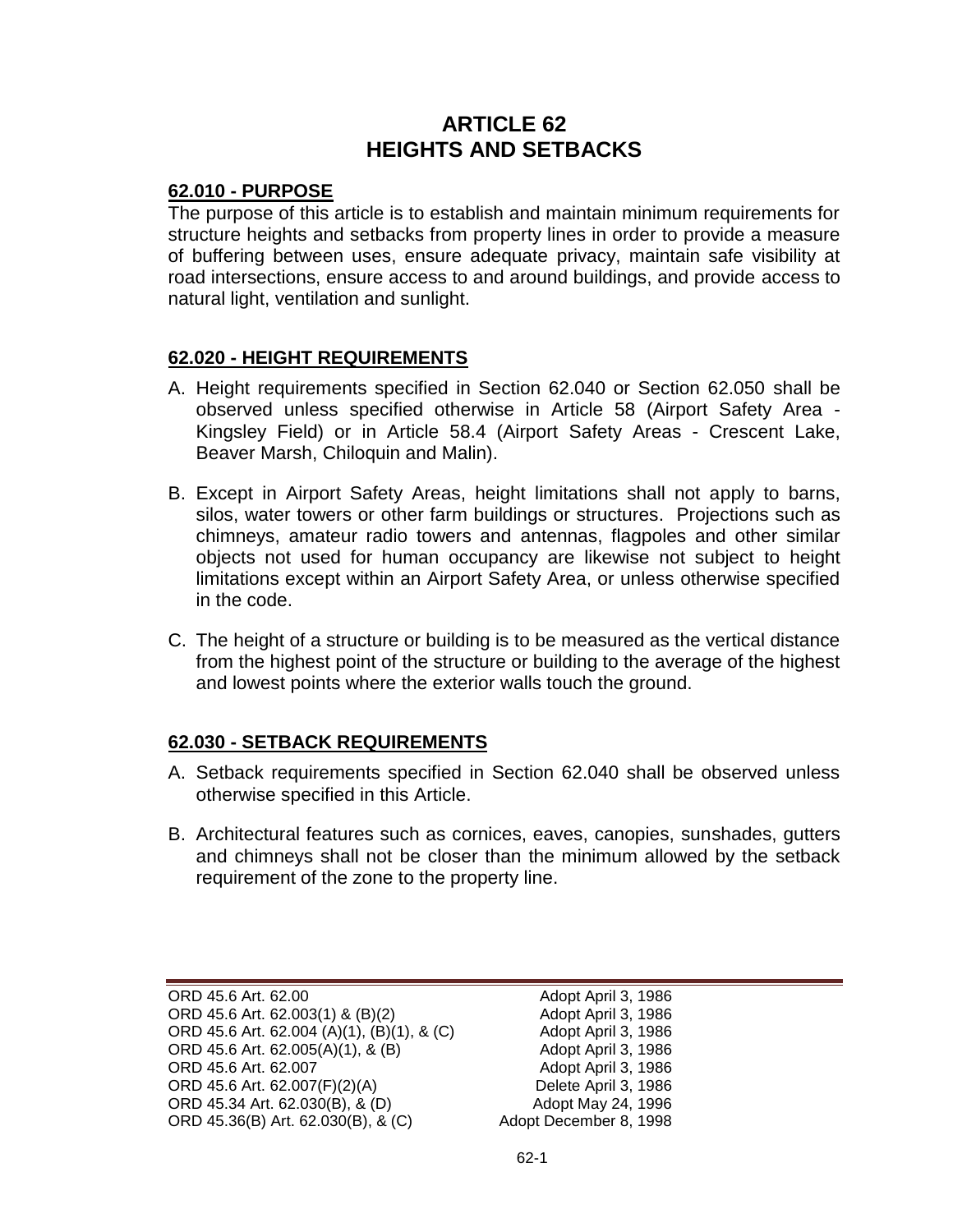- C. Decks, terraces, steps, or other similar architectural features which are placed upon the ground or finished grade and do not exceed 30 inches in height above the ground or finished grade shall not be closer than 3 feet to a property lot line.
- D. The setback of a structure or building is the horizontal distance measured to any part of the structure including Architectural features, from the property line.

#### **62.040 - MINIMUM STRUCTURE HEIGHT AND SETBACK REQUIREMENTS**

The following minimum requirements shall be applied to all permitted, conditional and accessory structures allowed by this code unless specified otherwise. All requirements are measured in feet.

|                                                        | (Special Height and Setback Requirements may apply)<br><b>STRUCTURE</b> |              | <b>SETBACKS</b>       |             |
|--------------------------------------------------------|-------------------------------------------------------------------------|--------------|-----------------------|-------------|
| ZONE(s)                                                | <b>HEIGHT</b>                                                           | <b>FRONT</b> | <b>SIDE</b>           | <b>REAR</b> |
| <b>RCR</b>                                             | 35                                                                      | 20           | 5                     | 20          |
| R-10 R-5 R-2 R-1                                       | 35                                                                      | 25           | 10                    | 25          |
| <b>RS</b>                                              | 35                                                                      | 25           | 10                    | 25          |
| <b>RL RM RH</b>                                        | 35                                                                      | 20           | 5                     | 20          |
| <b>CN</b>                                              | 25                                                                      | 10           | See Section 62.050(C) |             |
| CG CR CT                                               | 50                                                                      | 10           | See Section 62.050(C) |             |
| IL                                                     | 50                                                                      | 25           | See Section 62.050    |             |
| <b>IH</b>                                              | 150                                                                     | 25           | See Section 62.050    |             |
| EFU F FR                                               | -−                                                                      | 25           | 25                    | 25          |
| <b>NR</b>                                              | 35                                                                      | 25           | 25                    | 25          |
| OS&                                                    | --                                                                      | 25           | 25                    | 25          |
| <b>DRO</b><br>(setbacks not adjacent to a common area) |                                                                         | 10           | 5                     | 5           |
| <b>DRO</b><br>(setbacks adjacent to a common area)     |                                                                         | 10           | See Section 88.030    |             |

# **PRINCIPLE STRUCTURE REQUIREMENTS**

ORD 45.6 Art. 62.00 <br>
ORD 44.84 Art. 62.040 <br>
Adopt June 22, 2010

ORD 44.84 Art. 62.040 Adopt June 22, 2010 Acknowledged August 2, 2010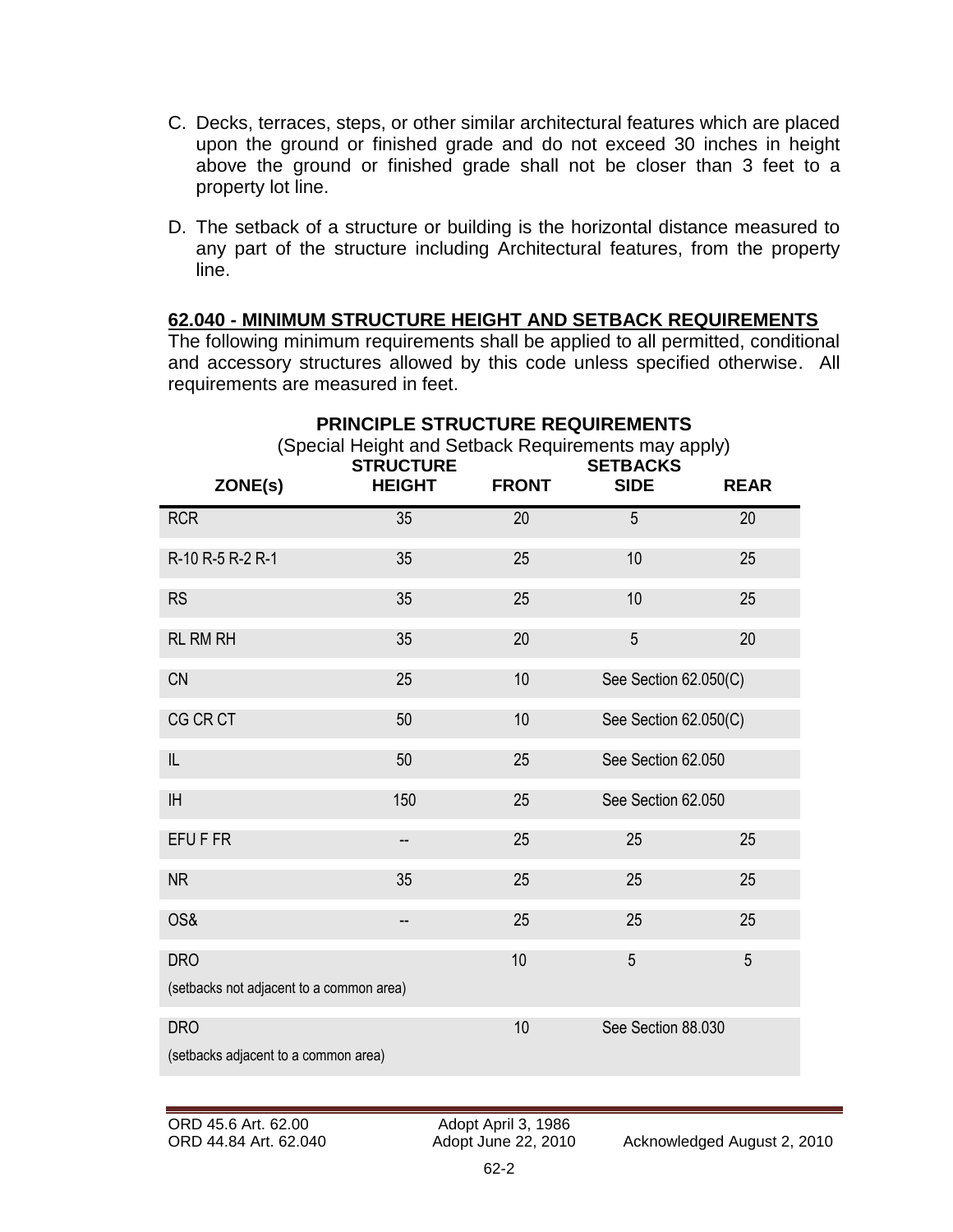# **62.050 - MINIMUM STRUCTURE HEIGHT AND SETBACK REQUIREMENTS**

- A. Accessory Structures and Buildings
	- 1. Accessory structures and buildings allowed by this code greater than 14 feet in height shall meet the setback requirements.
	- 2. Accessory structures and buildings not greater than 14 feet in height may be permitted not less than 5 feet from a side or rear lot line.
	- 3. Accessory structures and buildings shall not be permitted in the side yard abutting a street in corner lots.
- B. Corner Lots
	- 1. The side yard setback on the street side of a corner lot shall be 15 feet in R-10, R-5, R-2, R-1, and RS zones.
	- 2. The side yard setback on the street side of a corner lot shall be 25 feet in commercial and industrial zones.
	- 3. The side yard setback on the street side of a corner lot shall be 10 feet in all other zones.
	- 4. The side yard setback on the street side of a corner lot shall be 5 feet in any zone where the lot or parcel is less than 50 feet wide as measured across the front property line.
- C. Commercial and Industrial Zone Setbacks

Side and rear setbacks are not required except:

- 1. For corner lots;
- 2. Where building codes require a setback;
- 3. Where a commercial or industrial zoned property abuts a residential zone in which case the minimum setback shall be 25 feet plus 1 foot for each 3 feet of building height greater than 12 feet; or
- 4. Where a commercial or industrial zoned property abuts an alley or right-ofway, the rear setback shall be a minimum of 10 feet.
- D. Distance Between Buildings
	- 1. An accessory building shall be located no closer than 6 feet to the principal dwelling.
	- 2. Any accessory building sheltering livestock or other animals shall be located no closer than 50 feet to any dwelling or other building used for human habitation.
	- 3. Principle residential buildings shall be located no closer than 10 feet or 1/2 the height of the tallest structure, which ever is greater.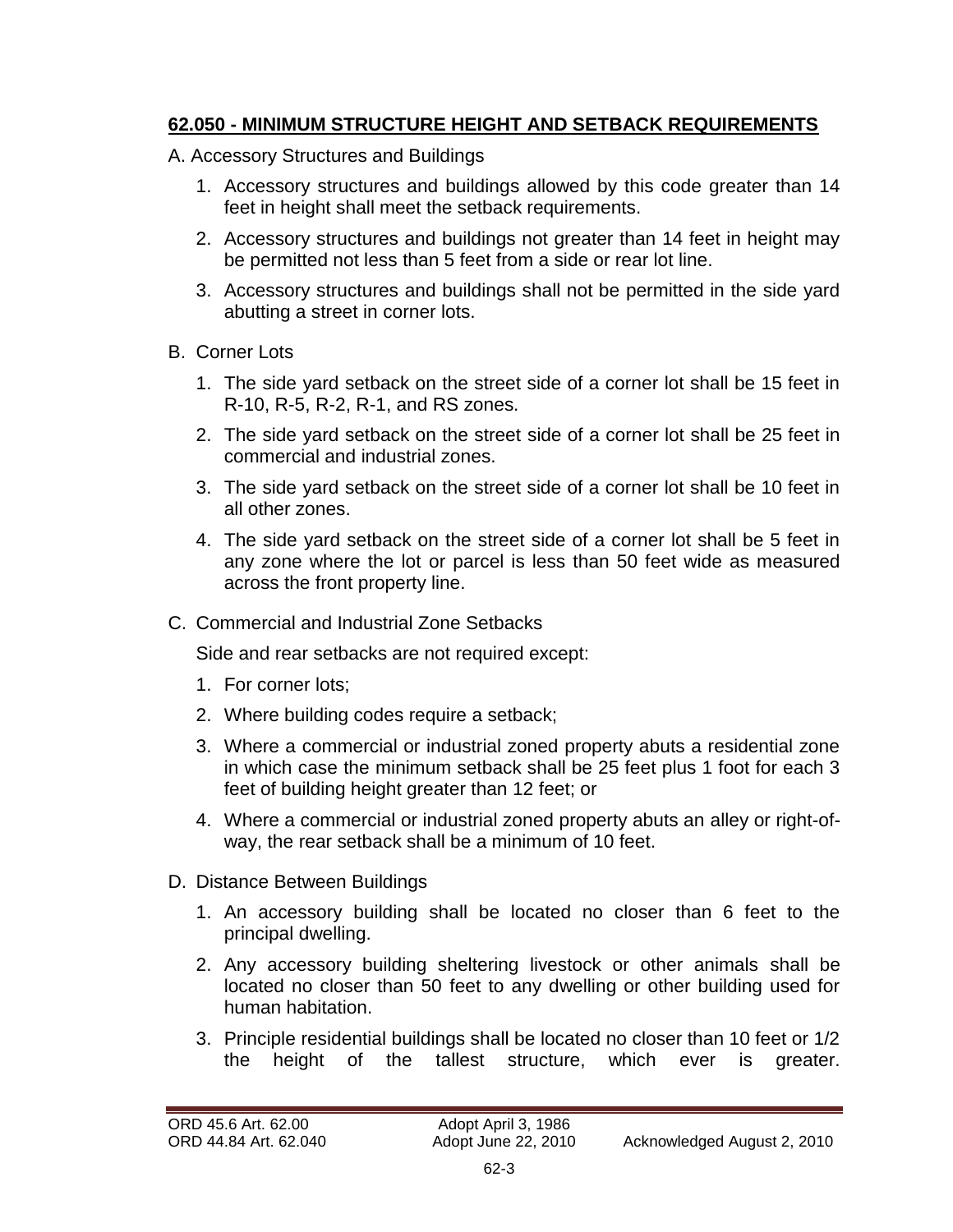- 4. Nonresidential structures or buildings shall be sited as provided for in the Uniform Building code.
- E. Utility or Access Easements

No structure or building shall be built or placed in an utility or access easement. Where an easement conflicts with the allowable setback, a structure or building shall be set back an additional 2 feet from the easement.

- F. Setbacks from Waterways
	- 1. Unless otherwise specified by this code, no structure, building, or subsurface septic system shall be located within 100 feet of streams, surface water bodies or wetlands. Measurement of the setback from streams and surface water bodies shall be at right angles to the mean high water line. For an exception to this rule see 57.070 (4)(a).
	- 2. In the case where the mean high water line cannot be established, the Watermaster shall determine the line.
	- 3. Development within 100 feet of streams, surface water bodies or wetlands shall comply with Article 57 - Significant Resource Overlay.
	- 4. Nothing in this subsection shall exempt any development from the requirements of Article 59 - Flood Hazard Area.
	- 5. Notwithstanding this subsection, structures necessary and required to make use of a water right may be permitted within 100 feet of waterways.
- G. Setbacks from Resource Lands:

Where rural residential land abuts resource (farm or forestry) zoned lands, the structural setback shall be fifty (50)-feet from the residential property boundary that is contiguous to resource land. Effective from the date of approval of this amendment (ORD. 45.46; Approved June 25, 2002), this provision shall only be required upon final plat approval for land partitions or subdivisions of rural residential land.

#### **62.060 - VISION CLEARANCE**

No structure or other visual obstruction shall be created, placed, maintained or allowed to grow between 4 and 10 feet in height within 25 feet of the intersection of the right-of-way lines of two streets, a public street and a private street, or a street and a railroad property line. Height shall be measured from the edge of the improved roadway surface. In accordance with the Type I Administrative Review Procedure, the Planning Director may order the removal or modification of such sight obstructions which conflict with this section. The Planning Director's Order may be appealed pursuant to Article 33.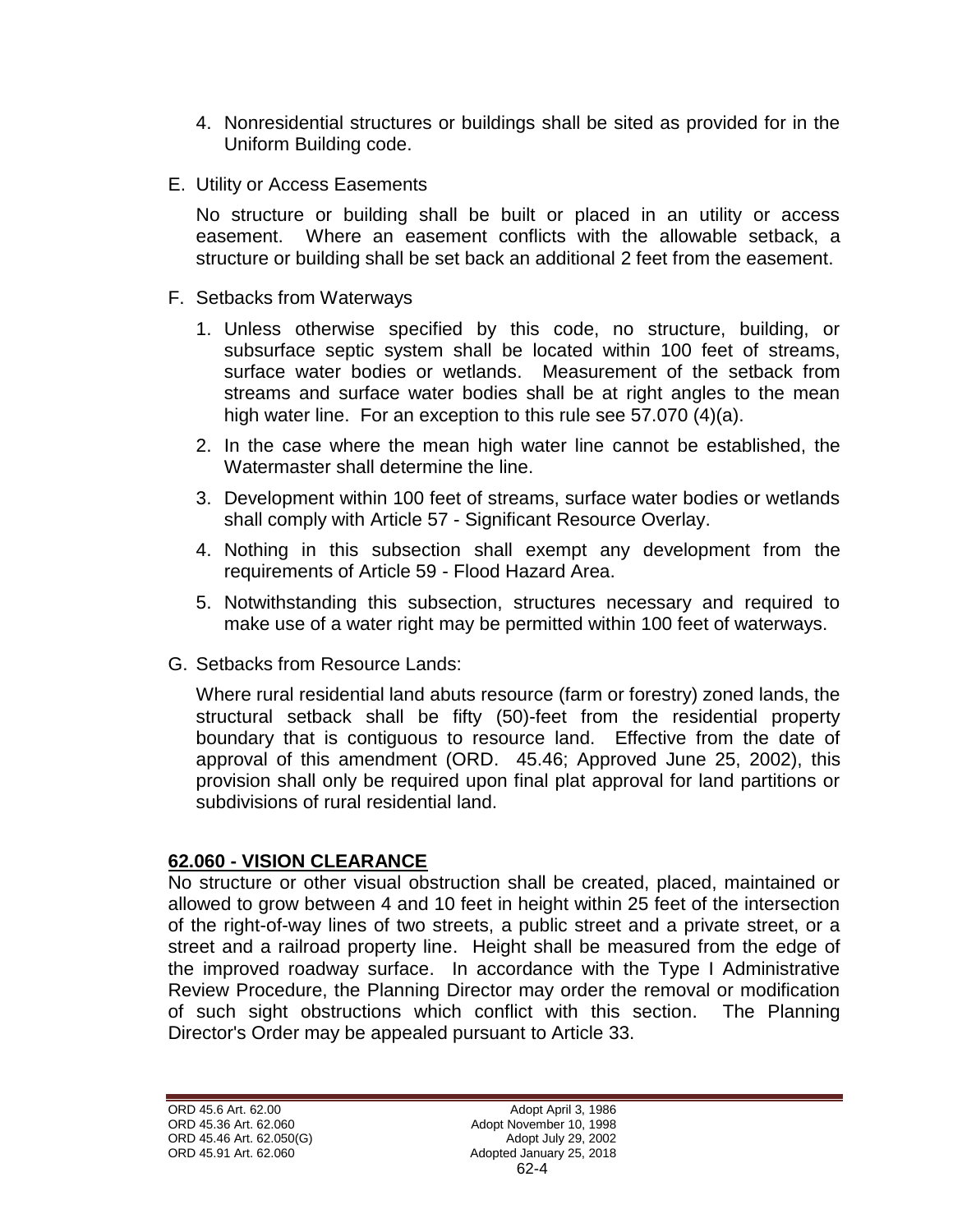# **ARTICLE 63 WIRELESS TELECOMMUNICATIONS FACILITIES**

### **63.010 – PURPOSE**

The purpose is to establish and maintain development standards for wireless facilities to provide a service to the public consistent and coordinated with different land uses and zone designations.

### **63.020 – REVIEW PROCEDURE**

- A. The applicant shall attend a pre-application conference prior to submission of an application for a wireless telecommunication facility. The pre-application conference will be in conformance with Article 21, Pre-Application Conference Procedure.
- B. The review procedure for a wireless telecommunication facility application will be subject to the applicable Conditional Use Permit criteria under Articles 44, 54, 55 & 55.2. A wireless telecommunication facility application will be reviewed and heard by the Hearings Officer.

### **63.030 – SUBMITTAL REQUIREMENTS**

- A. A site plan is to accompany the application. The site plan requirements shall be subject to the criteria of Section 41.060 of Article 41.
- B. A map that indicates the location of existing and currently proposed telecommunication facilities within a ten mile radius of the proposed site and their approximate distance to the proposed site.
- C. A map that indicates the Township, Range, Section and Tax Lot and also the location on map of where the proposed telecommunication facility is to be located.
- D. A TOPO map indicating the topography of the site.
- E. A letter from the Federal Aviation Administration or the Oregon Department of Transportation Aeronautics Division as to whether or not aviation lighting would be required for the proposed facility.
- F. Documentation that there has been a good faith effort using radio frequency maps and coverage objects to co-locate its antennas on existing facilities in the area that is to be served.
- G. A photographic simulation of the location site indicating a before picture and an after picture showing how the facility will fit into the surrounding area.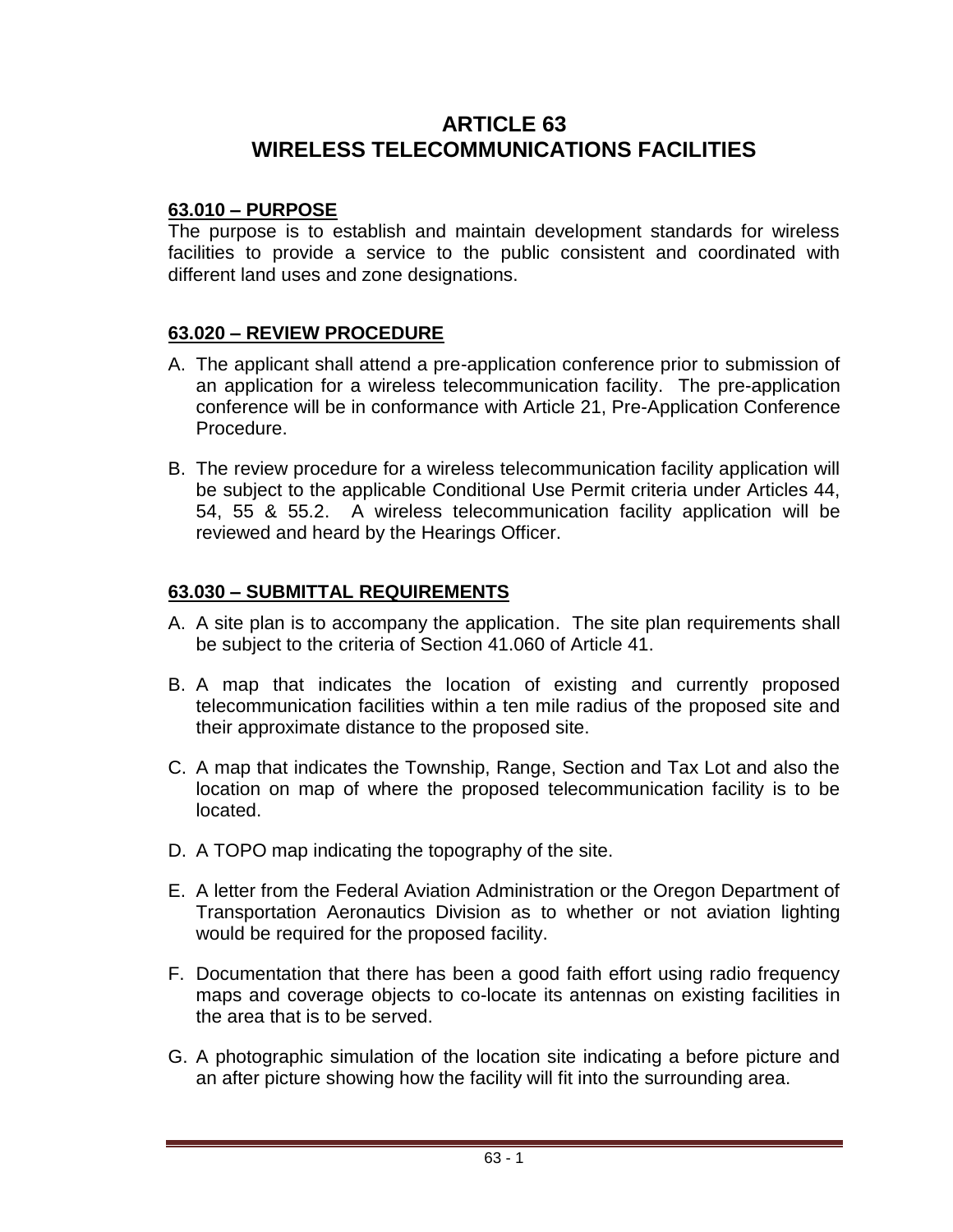H. A copy of a blank lease form.

# **63.040 – CONDITIONS OF APPROVAL**

- A. A bond or other security acceptable to the Hearings Officer shall be required for the removal of the facility until such time the facility is removed. The bond or other security such as; 1) cash or certified check; 2) time deposit certificate payable to Klamath County; 3) savings account assignment to Klamath County. The bond to be reviewed every two years.
- B. An approval of a wireless telecommunication facility shall include a condition that if the facility is left unused or is abandoned by all wireless providers located on the facility for more than one year, the facility shall be removed by the applicant within thirty days of being declared abandoned.
- C. When required, aviation lighting will use Fresnel lenses or suitable lenses to minimize ground lighting conflicts to the maximum extent regulated by the FAA or ODOT – Aeronautics regulations.
- D. When possible, the siting of the facility will utilize existing trees, vegetation, and topo to screen facility from view of nearby residences and roadways.
- E. A wireless telecommunication facility shall be vegetated and/or camouflaged to the maximum extent practicable to screen facility from view of roadways and residences.
- F. The perimeter of the site plan shall be enclosed by a chain link security fence of not less than eight feet tall, topped by a three-strand barbed wire barrier, and to be erected within a week of construction of the tower.
- G. Provide documentation of legal access.
- H. The applicant shall file a restrictive covenant with the Klamath County Clerk's Office recognizing the rights of adjacent and nearby landowners to conduct farming & forest operations and prohibit the permit grantee, or successors from filing any complaint of any type concerning accepted resource management practices and farm use.
- I. Tower setbacks shall be no less than the height of the tower.

# **63.050 APPEAL PROCESS**

A decision reached under the Hearings Officer review procedure may be appealed to the Klamath County Board of Commissioners within seven days of the mailing of the notification of the final decision as set forth in Article 33.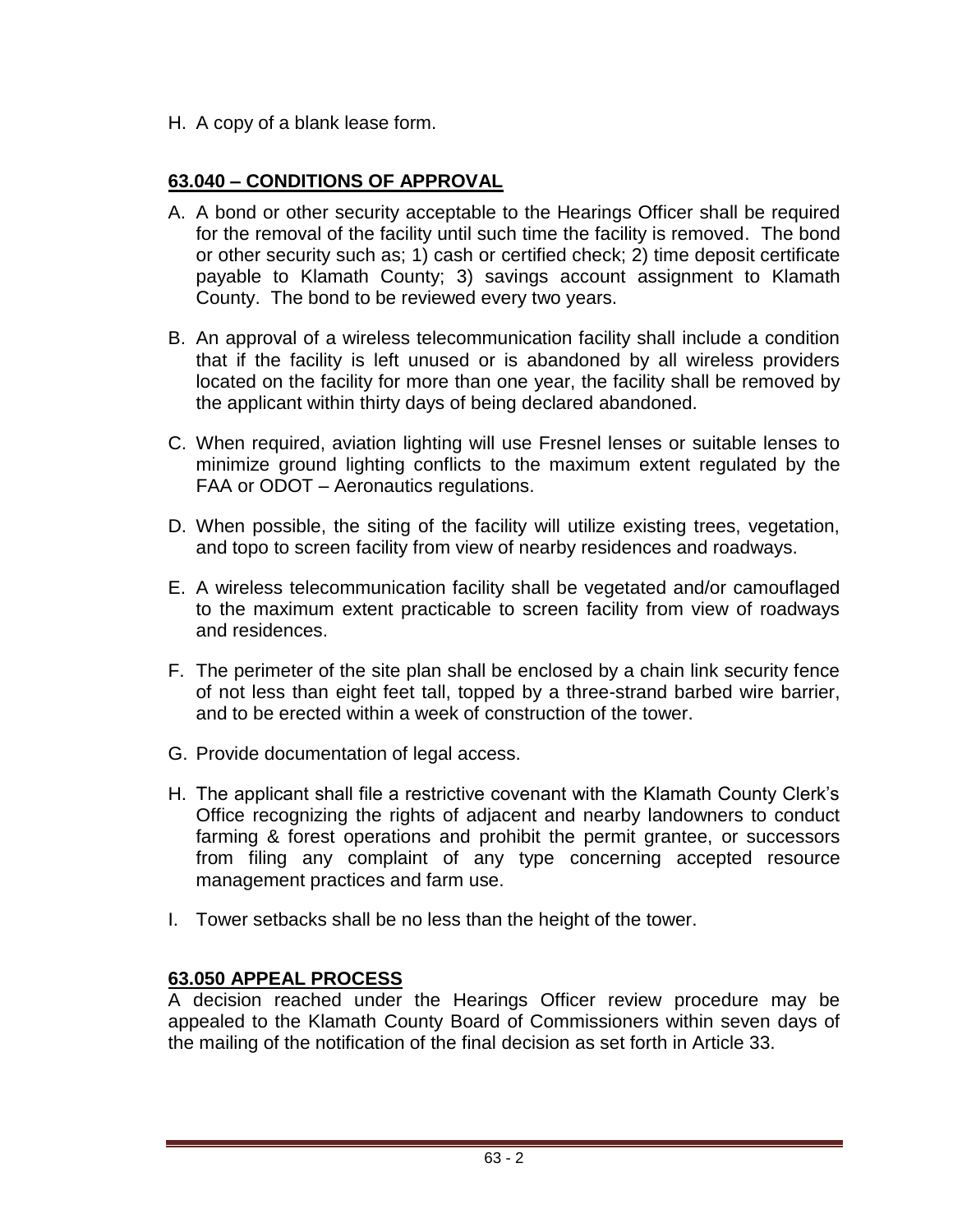# **ARTICLE 64 FENCES, WALLS AND SCREENING**

## **64.010 - PURPOSE**

The purpose of establishing and maintaining standards for fences, walls and screening are to protect certain uses from intrusion, to protect the public from uses which may be hazardous, and to increase compatibility of different land uses.

## **64.020 - VISION CLEARANCE**

No fence, wall, hedge, or other visual obstruction shall be created, placed, maintained or allowed to exceed 4 feet in height within 25 feet of the intersection of the right-of-way lines of two streets, a public street and a private street, or a street and a railroad property line. Height shall be measured from the edge of the improved roadway surface. In accordance with the Type I Administrative Review Procedure the Planning Director may order the removal or modification of such sight obstructions which conflict with this section. The Planning Director's order may be appealed pursuant to Article 33.

# **64.030 - PERMITTED FENCES, WALLS AND HEDGES**

- A. Fences, walls, and hedges not greater than 4 feet in height shall be permitted on or within front property lines and building setback, provided they do not obscure vision, except that fences may be 7 feet in height if they are constructed of open mesh.
- B. Fences, walls and hedges not greater than 7 feet in height may be permitted on or inside any property line, unless otherwise specified in the code.
- C. Fences, walls and hedges located on or inside front property lines shall not obscure vision from a public street, road or access to the dwelling or other primary structure on the property, unless otherwise specified in this code.
- D. Fences, walls and hedges shall be maintained with public safety and a neat and orderly appearance in mind.

# **64.040 - SPECIAL HEIGHT ALLOWANCES**

Fences not greater than 12 feet in height enclosing an area for business security purposes, or enclosing school or playgrounds may be permitted provided the fence material does not obscure vision from a public street, road or access into the property.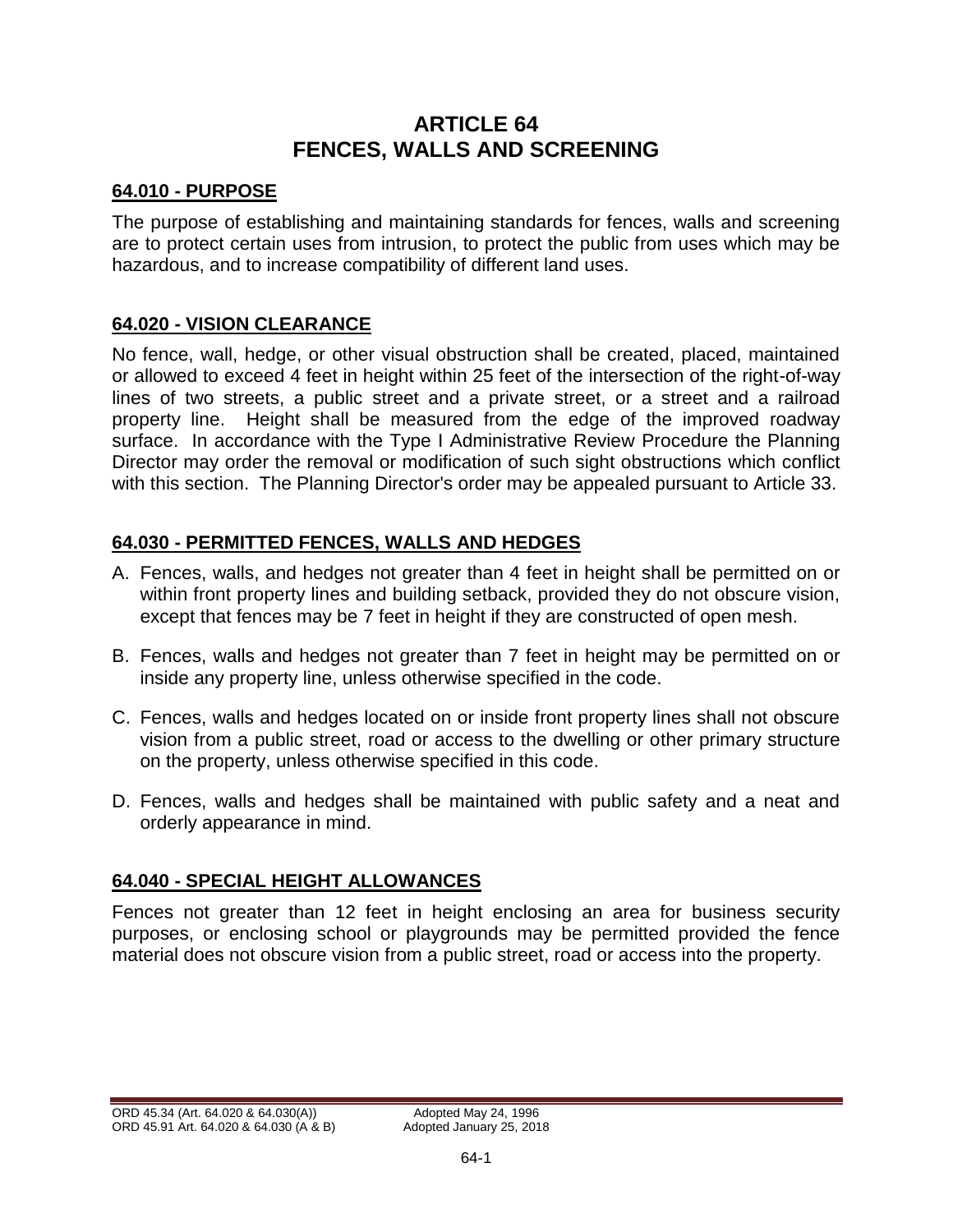## **64.050 - SWIMMING POOL FENCING**

Private swimming pools shall be fenced to exclude unsupervised access and use by small children. Such fencing shall be a minimum of 5 feet high and shall be equipped with a self-closing and self-latching gate. Latching devises shall be located at a minimum height of 4 feet above the ground.

### **64.060 - REQUIRED SCREENING**

- A. A sight obscuring fence or wall at least 8 feet in height is required within side or rear property lines where;
	- 1. A nonconforming commercial or industrial land use abuts property occupied by a use or activity allowed by the zone; or
	- 2. A commercial or industrial zone abuts property not commercially or industrially zoned.
- B. Outdoor storage in a commercial or industrial zone shall be screened from view on all sides by a sight obscuring fence, wall or hedge at least 8 feet in height.
- C. Public or private utility substations shall be screened from view on all sides by a sight obscuring fence, wall or hedge at least 8 feet in height.
- D. Outdoor mechanical equipment appurtenant to commercial or industrial uses shall be screened from view from adjacent property or a public street, road or access.
- E. Auto wrecking yards shall be totally enclosed by a sight obscuring fence or wall 8 to 15 feet high & no motor vehicles or parts thereof, shall be visible above the site obscuring fence or wall.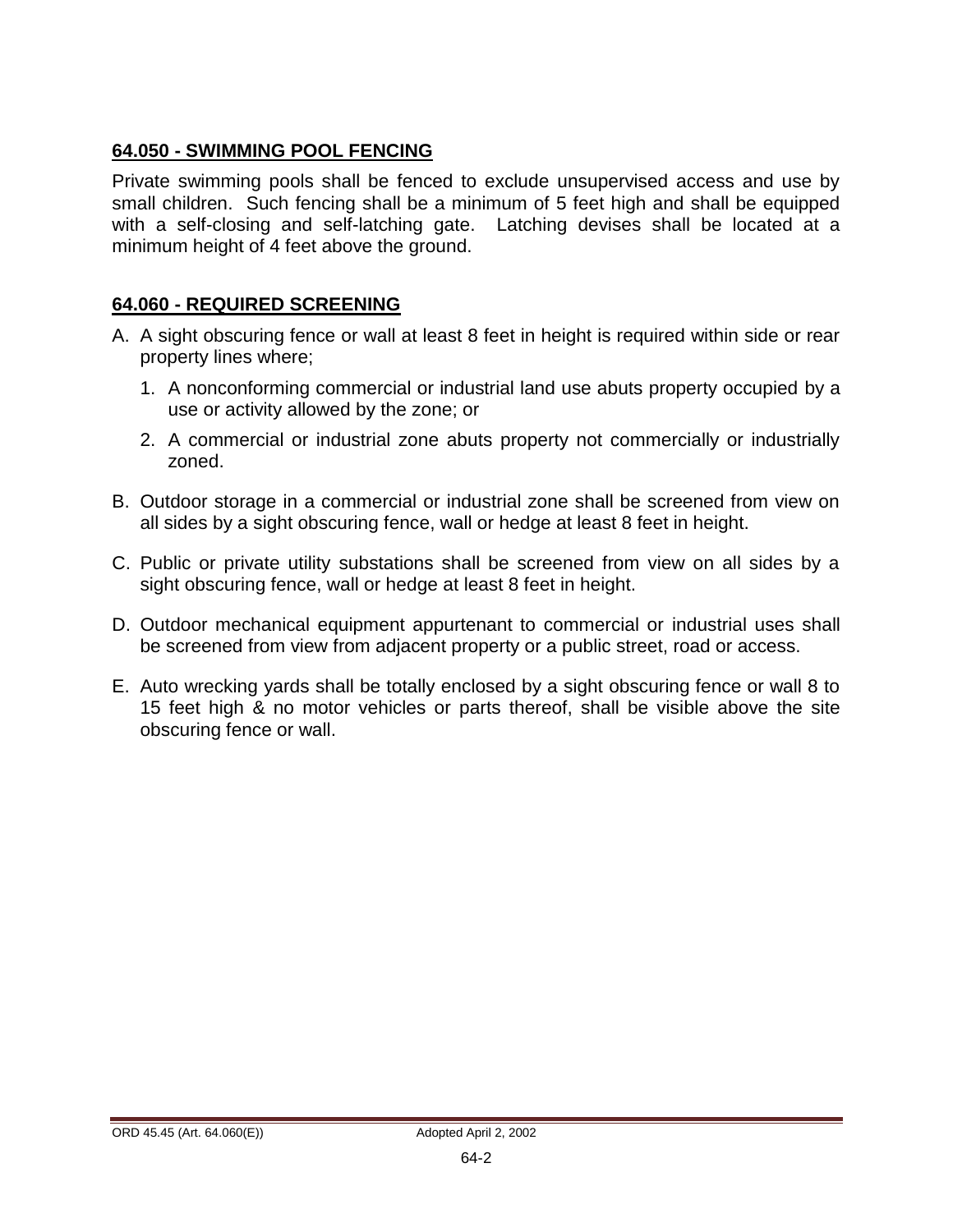# **ARTICLE 65 LANDSCAPING**

#### **65.010 - PURPOSE**

The purposes of landscaping requirements are to maintain and enhance the appearance of structures and properties, to provide for visual privacy and a quality visual environment, and to provide areas on sites to absorb rainfall and reduce stormwater runoff.

#### **65.020 - REQUIRED LANDSCAPING**

The following uses shall provide for and permanently maintain landscaping as required by this article:

- A. New and or expanded uses requiring Article 41 Site Plan approval in all Commercial and Industrial Zones.
- B. New and/or expanded Manufactured Home Parks.
- C. New or expanded Multifamily Structures and PUDs.

#### **65.025 - LANDSCAPE PLAN**

A Landscape Plan, when required for the uses set out in Section 65.020 shall include the following:

- B. Tree and shrub planting calculations;
- C. Existing vegetation;
- D. New plant materials noting location, regionally accepted species and size at planting;
- E. Provision for irrigation;

#### **65.030 - LANDSCAPING STANDARDS**

- A. Coverage All portions of front, rear, and side yards not covered by a structure or by required parking and access driveways shall be landscaped unless otherwise specified by this code. At least one tree and two shrubs shall be required for each 1,000 sq. ft. of such space or fraction thereof.
- B. Parking Areas
	- 1. Where off-street parking for 10 or more vehicles is required the perimeter of parking areas shall be landscaped.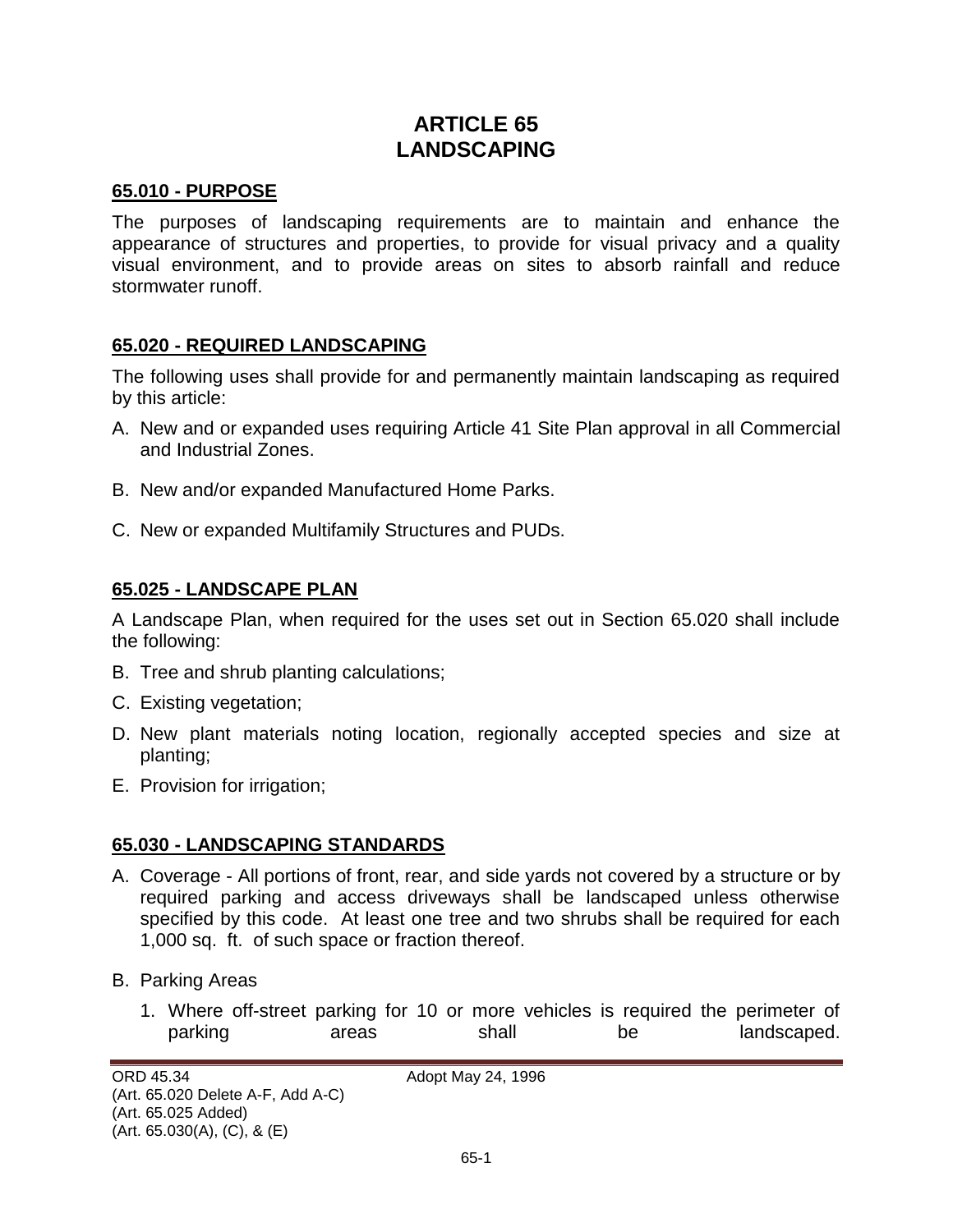- 2. Landscaping shall include 15 square feet for each parking space.
- C. Playgrounds All multifamily dwellings having seven or more dwelling units shall provide a recreation area and suitable playground with recreation equipment on the same lot or parcel as the dwellings. Such areas shall contain a minimum of 20 sq. ft. per dwelling unit with a minimum of 150 sq. ft. Playground equipment shall include at least one of the following for the minimum area site and one additional element for each additional 300 sq. ft: climber, play sculpture, play wall, sand box, slide, balance beam, horizontal ladder, or swings.
- D. Materials Landscaping shall consist of live ground cover, forbs, grasses, shrubs, trees with local climatic conditions should be used. Landscaping may include decorative design elements sufficient irrigation facilities to maintain all vegetation. Native vegetation or vegetation suited to including but not limited to pools, planters, rock gardens or similar elements.
- E. Installation A Performance Agreement pursuant to Article 15 shall be completed as a condition of Planning Department Site Plan Approval providing for the initial installation and maintenance of landscape elements for one year.

# **65.040 - RESTRICTIONS**

- A. Landscaping shall not be established or maintained within public right-of-ways or easements without approval of the appropriate entity having control of the right-ofway or easement.
- B. The following plants are prohibited from use toward meeting landscaping requirements of this code:
	- 1. Poplars (Populus sp.)
	- 2. Willows (Salix sp.)
	- 3. Elms (Ulmus sp.)
	- 4. Box Elders (Acer negundo)
- C. No landscaping feature shall be created, placed, maintained or allowed to grow between 3 and 10 feet in height within 25 feet of the intersection of the right-of-way lines of two streets, a public street and a private street, or a street and a railroad property line. Height shall be measured from the edge of the improved roadway surface. In accordance with the Type I Administrative Review Procedure the Planning Director may order the removal or modification of such sight obstructions which conflict with this section. The Planning Director's order may be appealed pursuant to Article 33.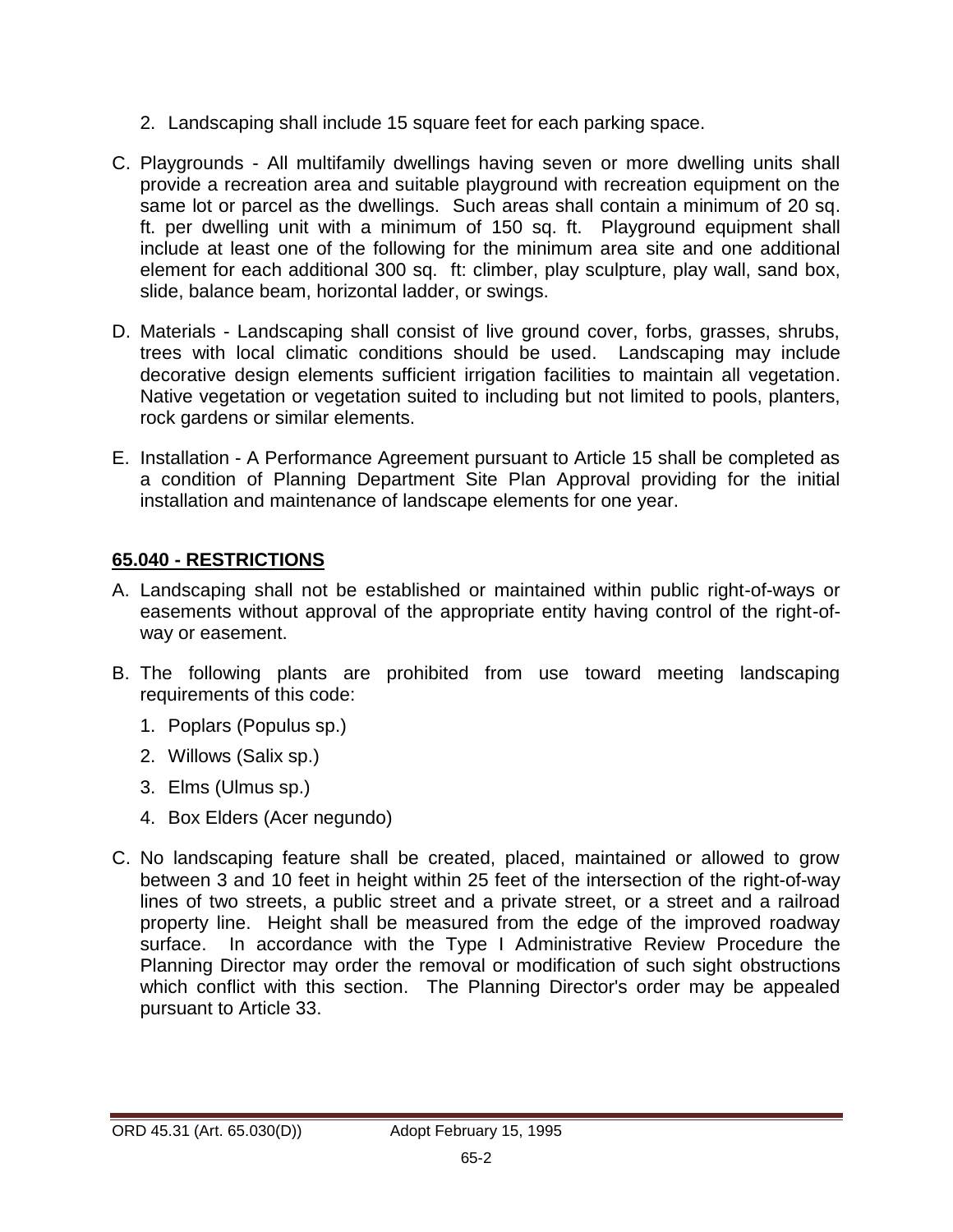# **ARTICLE 66 SIGNS**

### **66.010 - PURPOSE**

The purpose of sign regulations is to support the use of signing which is maintained in a safe and attractive condition, and to preserve and enhance the County's visual environment.

### **66.020 - EXEMPT SIGNS**

- A. Directional, warning, or information signs required or authorized by law which are installed and maintained by federal, state, county or municipal officials or by utility or railroad companies;
- B. Official notices issued by a court or public body and posted in the performance of a public duty;
- C. House identification numbers;
- D. Personal property signs such as "no trespassing", "no hunting", "no parking"; and
- E. Signs that cannot be viewed from a public streets, road or access, signs that cannot be viewed from adjacent properties such as signs inside shopping malls, commercial buildings and structures and stadiums.

#### **66.030 - SIGN STANDARDS**

A. On-premise signs may be permitted according to standards identified in this section unless otherwise specified in Section 66.040. All requirements are measured in feet.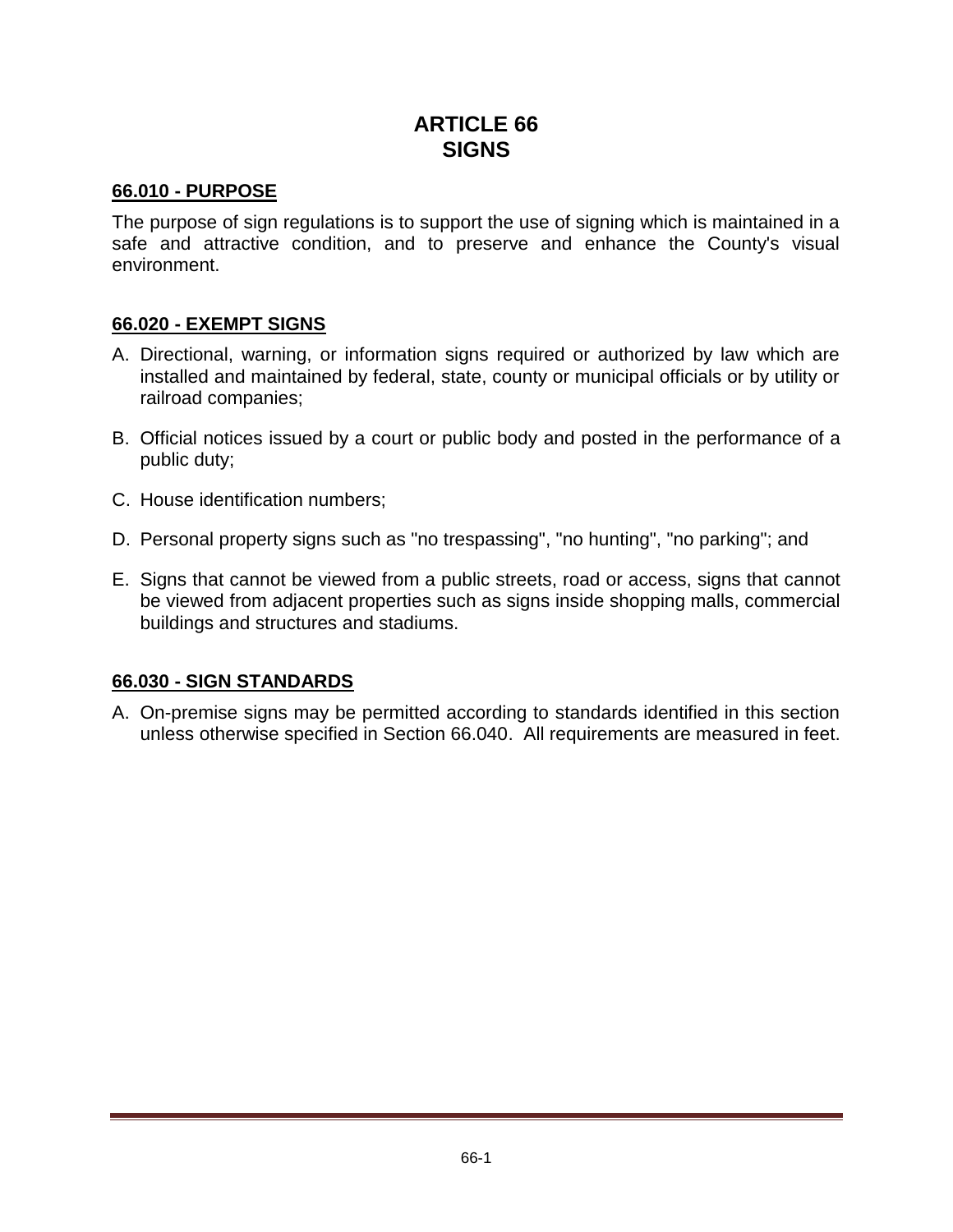# **BASIC SIGN REQUIREMENTS**

(Special Requirements may apply, See Section 66.040)

### MAX MAXIMUM SIGN AREA

| ZONE(s)          | <b>HEIGHT</b> | <b>IDENTIFICATION SIGNS/SALES SIGNS</b> |
|------------------|---------------|-----------------------------------------|
| <b>RCR</b>       | 10 feet       | 6 square feet/6 square feet             |
| R-10 R-5 R-2 R-1 | 10 feet       | 6 square feet/6 square feet             |
| <b>RS RL RM</b>  | 10 feet       | 6 square feet/6 square feet             |
| <b>RH</b>        | 10 feet       | 36 square feet/6 square feet            |
| <b>CN</b>        | 20 feet       | 80 square feet/25 square feet           |
| <b>CG CR CT</b>  | 30 feet       | 300 square feet/25 square feet          |
| IL IH            | 30 feet       | 300 square feet/25 square feet          |
| EFU F FR NR      | 10 feet       | 25 square feet/25 square feet           |
| <b>OS&amp;C</b>  | 10 feet       | 25 square feet/ -- -- --                |

B. Sign area may be allowed in excess of 300 feet in the CG, CT, IL, and IH zones by Type I Administrative Review in accordance with the following building size requirements (all measurements are in square feet).

| Building Size: 0-5,000 |     | 5,001-10,000 | 10,001-15,000 | >15,000 |
|------------------------|-----|--------------|---------------|---------|
| Sign Area:             | 300 | 400          | 500           | 600     |

- C. As used in this section, the following definitions shall apply:
	- 1. Identification signs shall mean signs used to indicate the name, address, operation or direction to a business conducted on the property.
	- 2. Sale signs shall mean signs used to advertise property for sale, lease or rent.
	- 3. Premises: (a) The premises on which any activity is conducted is determined by the physical facts rather than property lines. It is the land occupied by the buildings or other physical uses that are necessary or customarily incident to the activity, including such open spaces as are arranged and designed to be used in connection with such buildings or uses; (b) Except for farms and ranches, the following will not be considered to be part of the premises on which the activity is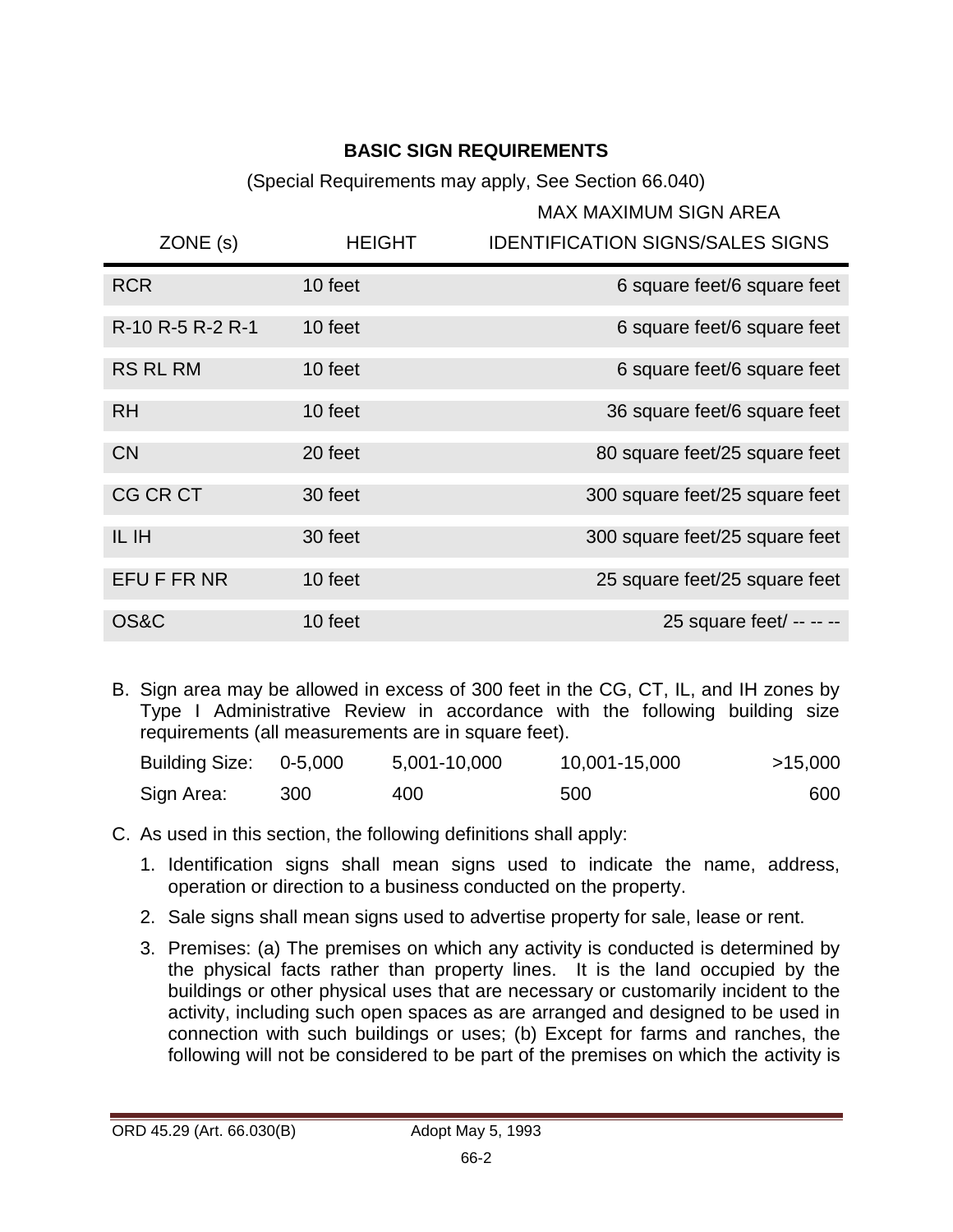conducted and any signs located on such land will be considered outdoor advertising signs:

- (A) Any land which is not used as an integral part of the principal activity. This would include, but is not limited to: (i) Land which is separated from the activity by a public road; (ii) Land which is separated by an obstruction and is not used by the activity; and (iii) Land that is undeveloped highway frontage adjacent to the land actually used by the advertised activity, even though it might be under the same ownership.
- (B) Any land which is used for, or devoted to, a separate purpose unrelated to the advertised activity would not be part of the premises on which the activity is located even though under the same ownership;
- (C) Any land which is separated from the principal activity, and is developed or used only at the sign site by structures or uses which are only incidental to the principal activity, and which serves no reasonable or integrated purpose related to the activity other than to attempt to qualify the land for signing purposes;
- (D) Where the sign site is located at or near the end of a narrow strip contiguous to the advertised activity, the sign site shall not be considered part of the premises on which the activity advertised is being conducted. A narrow strip shall include any configuration of land which is such that it cannot be put to any reasonable use related to the activity other than for signing purposes except the major entrance or exit roadway to or from the premises which serves only the advertised activity.
- D. No sign shall be placed and maintained in public street right-of-way or utility right-ofway or easement.
- E. Sign Area -- Sign area is to be calculated as the number of square feet of the smallest rectangle within which the sign can be enclosed as follows:
	- 1. Where a sign has two faces containing sign copy which are oriented back-toback, the area of the sign is to be measured using the larger of the two faces, if different;
	- 2. Where a sign is composed of letters mounted or painted on a building wall or other architectural feature, the sign area is to be calculated as the smallest rectangle within which all characters and images can be enclosed; or
	- 3. Where a sign consists of one or more three-dimensional objects, the sign area shall be calculated as largest area of a side of a cube enclosing the entire object.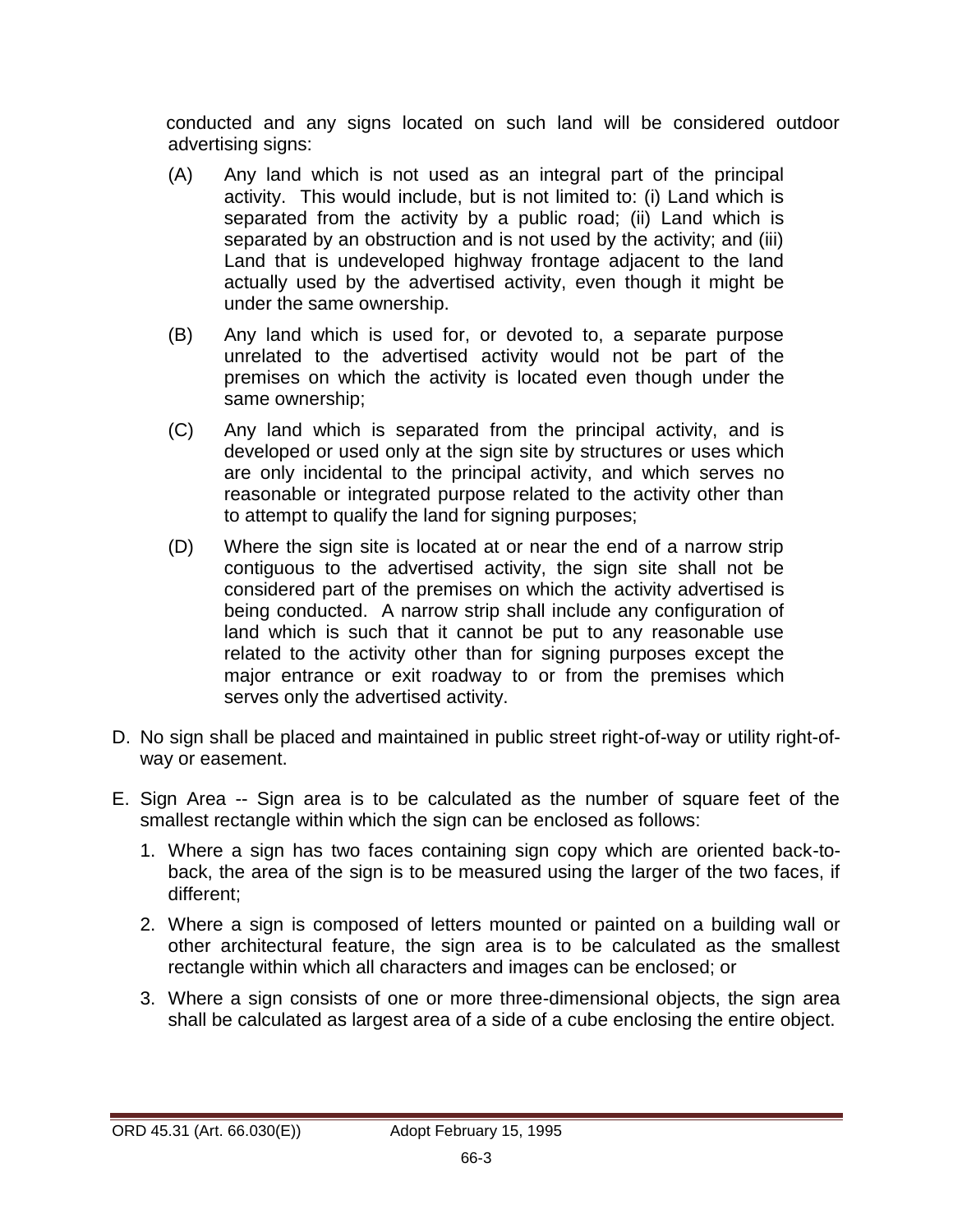- F. Sign Maintenance All signs and advertising objects shall be maintained in a neat, legible, and orderly condition. All signs pertaining to a discontinued use or activity shall be removed no later than 6 months following discontinuance of the use.
- G. Illumination Illuminated signs shall be lighted by continuous, stationary, shielded light sources directed solely at the sign or internal to the sign. Signs shall be illuminated so as to prevent direct illumination or glare onto any public street or road, or onto adjacent property. Signs consisting of any flashing component shall be prohibited where they are visible from any street or highway.
- H. Computerized electronic message boards shall be permitted in conjunction with a commercial use only after approval signature is received from the jurisdiction controlling adjacent rights-of-way.

# **66.040 - SPECIAL SIGNS**

- A. Temporary Signs
	- 1. Campaign signs shall meet all sign standards of this code and shall be removed no later than 10 days following the appropriate election date.
	- 2. Construction/Development signs denoting an architect, contractor, developer or owner may be placed on the site of a building or structure under construction or development. No such sign shall be greater than 36 square feet in size and shall be removed upon completion of construction or development.
- B. Outdoor Advertising Signs

Not withstanding provisions of ORS Chapter 377, no outdoor advertising sign greater than 300 square feet as defined in this code shall be placed or installed on any lot or parcel that is not zoned for commercial or industrial purposes and is not within a defined UGB or RSC boundary. Total sign area per parcel where the Outdoor Advertising Sign is to be located must not exceed the total sign area allowed under 66.030. Outdoor advertising signs existing as of November l5, 1990, may continue subject to regulation by the Oregon State Highway Division.

- C. A-Frame signs may be permitted in any commercial or industrial zone based on the following standards:
	- 1. The sign is not located within a public right-of-way;
	- 2. The sign area does not exceed 10 square feet;
	- 3. The sign advertises goods, products or services which are manufactured, distributed or sold on the premises on which the sign is located.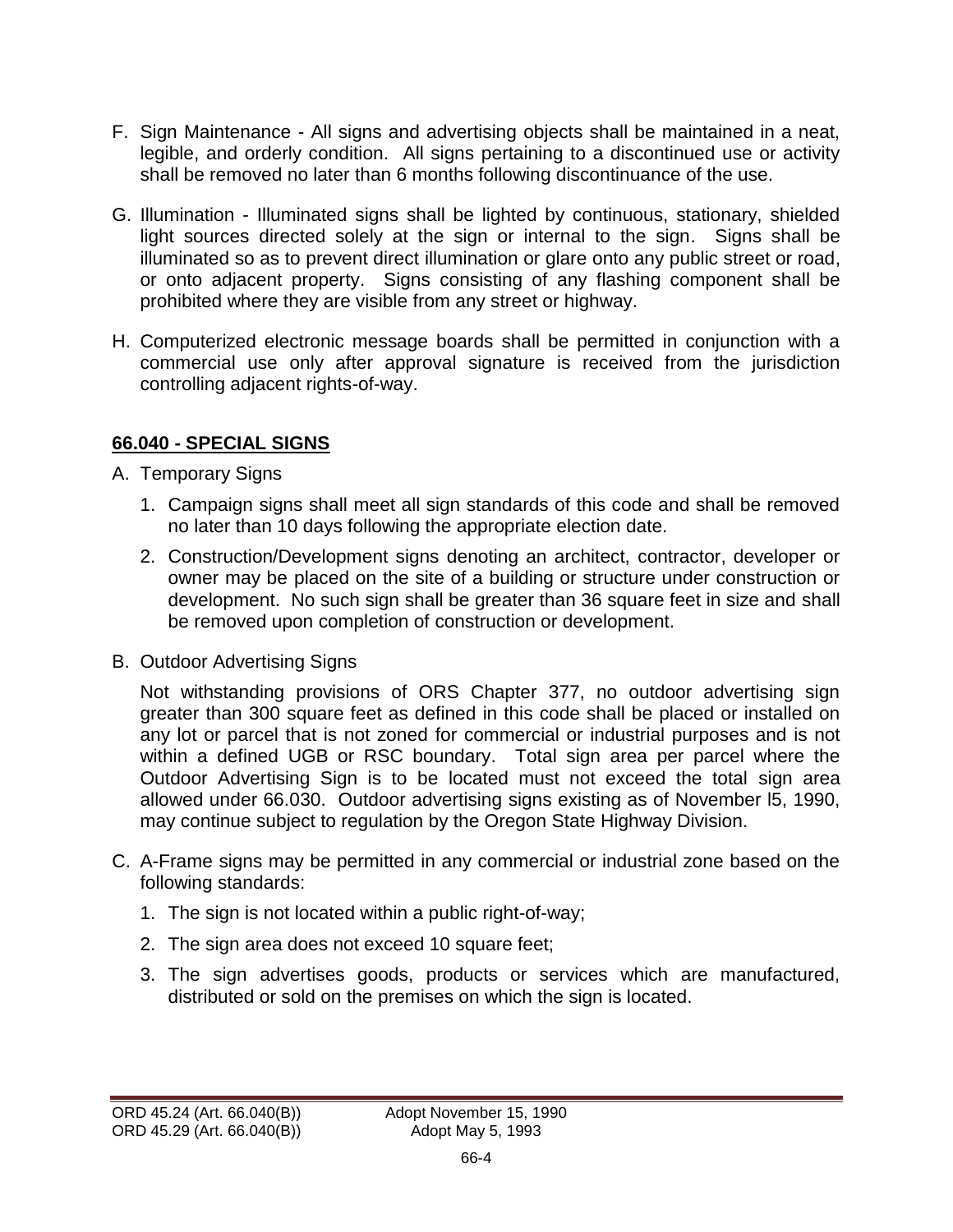## **66.050 - NONCONFORMING SIGNS**

- A. Any sign existing on or before November 15, 1990, which does not comply with all requirements of this article may be continued as a nonconforming use.
- B. Alteration of any nonconforming sign, except to bring the sign into full conformance with this code, shall require a conditional use permit.

# **66.060 - SIGNS NOT ADDRESSED**

Signs not addressed or otherwise regulated by this article may be permitted in any zone by Conditional Use Permit. All standards in this article shall apply.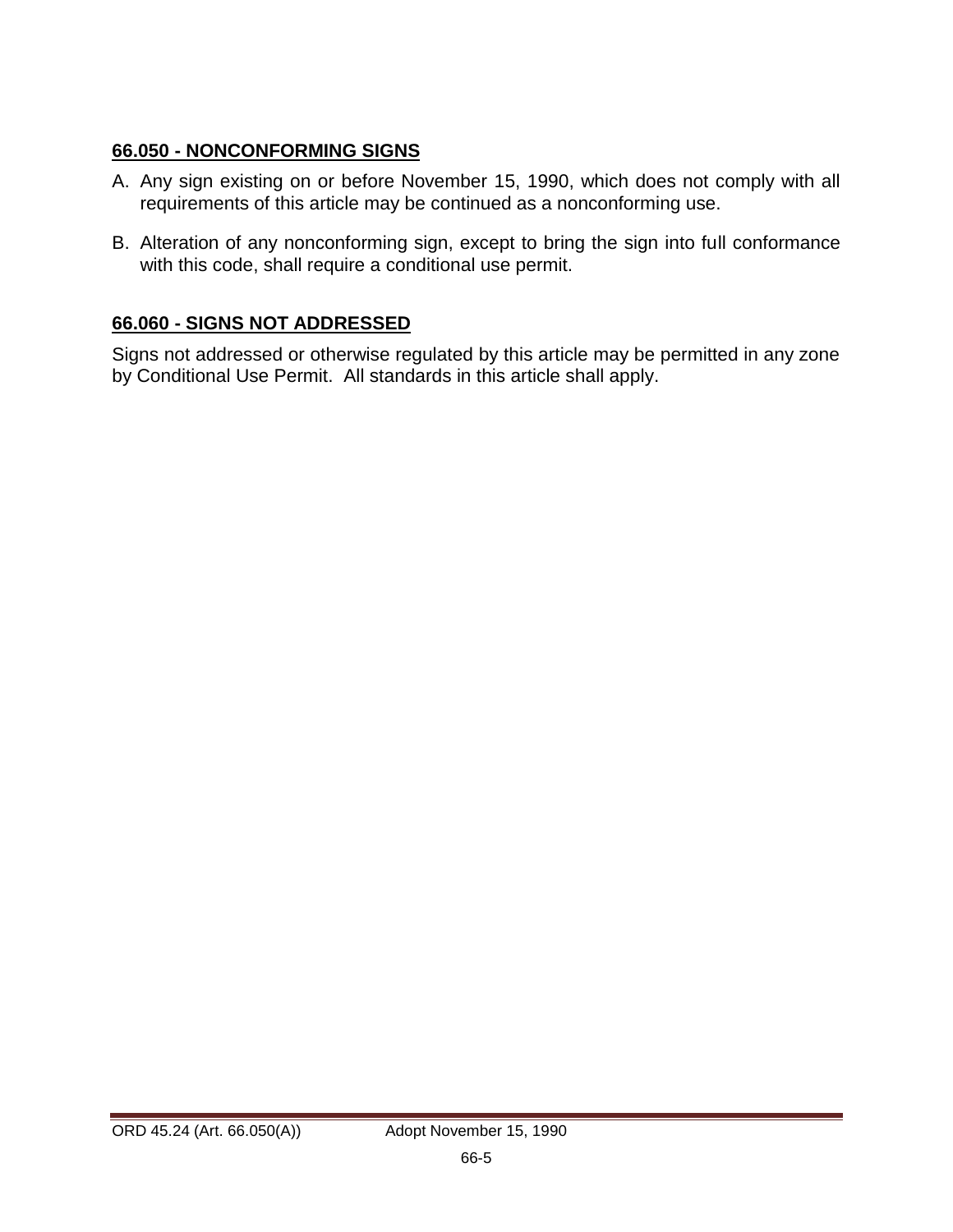# **ARTICLE 68 OFF-STREET PARKING AND LOADING**

#### **68.010 - PURPOSE**

The purpose of off-street parking and loading requirements is to establish and maintain areas for efficient and convenient parking for residential, civic and commercial uses and to provide a safe means for discharging people and products from ground transportation.

#### **68.020 - GENERAL PROVISIONS**

- A. No parking area provided for the purpose of complying with the provisions of this code shall be eliminated, reduced or converted to another use unless equivalent facilities are provided in conformance with this article.
- B. Additions or expansions of any structure or use on a property shall be accompanied by parking facilities to replace parking lost or achieve conformance with this article.
- C. Required parking facilities of two or more uses, structures or contiguous lots or parcels may be satisfied by the same parking facilities used jointly, to the extent that the need for the facilities does not materially overlap and provided that such right of joint use is evidenced by a deed, lease, contract, or similar written instrument establishing such joint use.
- D. Space computations for any parking requirements which result in fractional requirements shall be increased to the next higher full digit.
- E. Parking requirements for types of buildings, structures, or uses not specifically listed in Section 68.030 shall be determined by the Planning Director according to the Type I Administrative Review Procedure, and be based on the parking requirements of comparable uses listed in this code.

#### **68.030 - OFF-STREET PARKING REQUIREMENTS**

A. The following off-street parking requirements shall apply to all buildings, structures, developments and land uses unless otherwise specified in this code.

| Single-family,          | spaces per dwelling unit manufactured home |
|-------------------------|--------------------------------------------|
| <b>Multifamily</b>      | 1.5 spaces per dwelling unit               |
| <b>Residential Care</b> | space per 4 residents at design capacity   |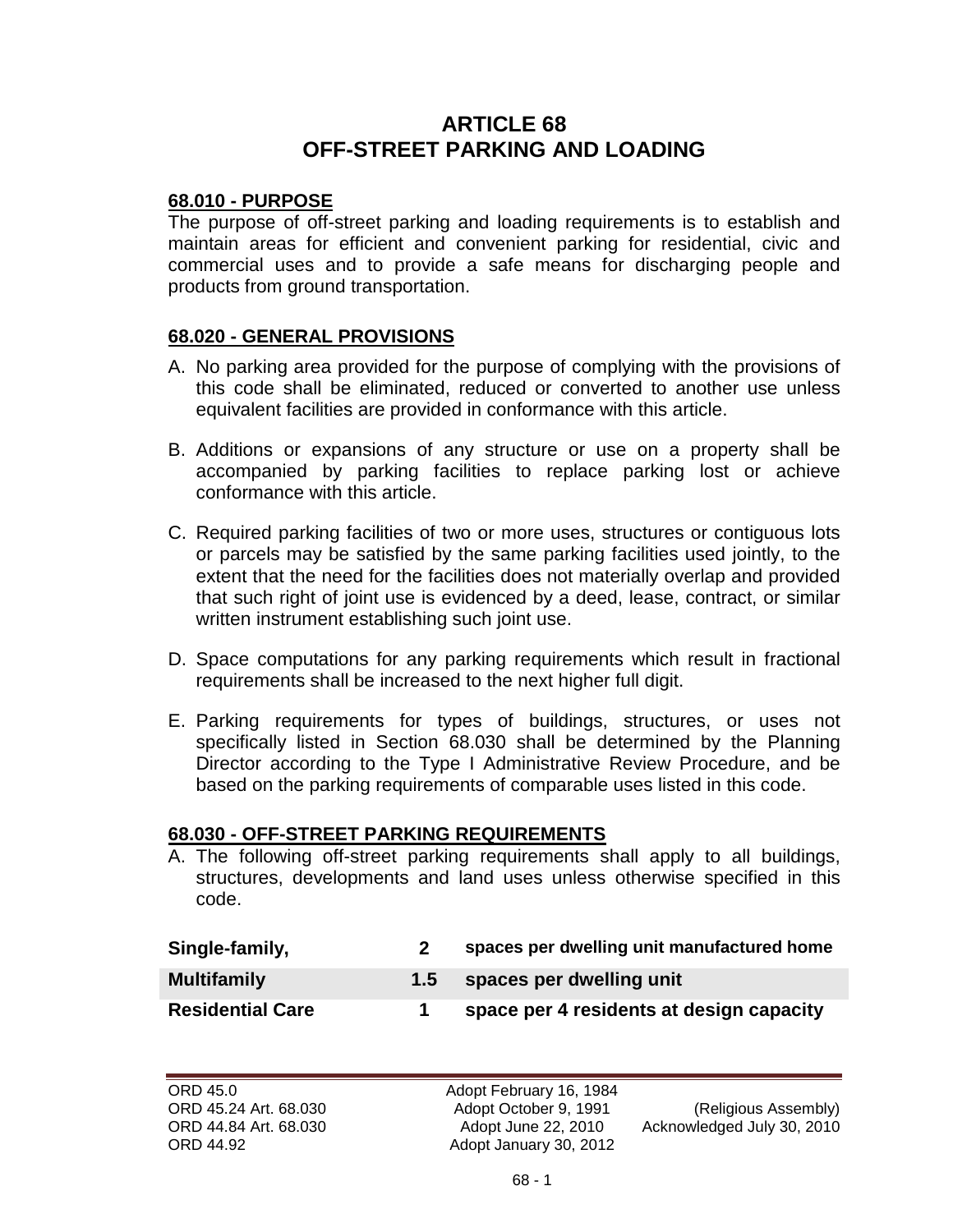| <b>Religious Assembly</b>                                                          | $\mathbf{1}$ | space per 4 seats or 8-foot bench or pew in the<br>main assembly.                                                                                                                                        |
|------------------------------------------------------------------------------------|--------------|----------------------------------------------------------------------------------------------------------------------------------------------------------------------------------------------------------|
| <b>Library, Cultural Exhibits</b>                                                  | 1            | space per 400 square feet gross floor area                                                                                                                                                               |
| <b>Primary and Secondary</b><br><b>Schools</b>                                     | $\mathbf 1$  | space per classroom plus 1 space per<br>administrative employee, and 1 space per 6<br>students design capacity or I space per 4<br>seats/8 feet of bench in the main auditorium,<br>whichever is greater |
| <b>College/trade school</b>                                                        | 1            | space per 1.0 faculty FTE plus 1 space per 5<br>student FTE design capacity                                                                                                                              |
| <b>Stadium/Fairground</b>                                                          | $\mathbf{1}$ | space per 4 seats or 1 space per 8 feet of bench,<br>whichever is greater                                                                                                                                |
| Other public assembly<br>recreation, or<br>entertainment                           | 1            | space per 4 seats or 1 space per 8 feet 8 feet of<br>bench, or 1 space per 100 feet of gross floor<br>area, which ever is greater                                                                        |
| <b>Heavy Industrial</b>                                                            | 1            | space per each 1.5 employees                                                                                                                                                                             |
| <b>Hospital</b>                                                                    | 1            | space per two beds                                                                                                                                                                                       |
| <b>Transportation</b>                                                              | $\mathbf{1}$ | space per 2 employees plus 1 space per 3<br>departing passengers based on average travel<br>day                                                                                                          |
| Professional/<br><b>Administrative Offices</b>                                     | 1            | space per employee plus 1 space per 400<br>square feet gross floor area                                                                                                                                  |
| <b>Medical Offices</b>                                                             | $\mathbf{1}$ | space per employee plus 1 space per 200<br>square feet gross floor area                                                                                                                                  |
| <b>Motel</b>                                                                       | 1            | space per guest room                                                                                                                                                                                     |
| <b>Retail Sales and Service</b>                                                    | 1            | 1 space per 300 square feet of gross floor area                                                                                                                                                          |
| <b>Retail Sales and Service</b><br>large items such as<br>furniture and appliances | 1            | space per 750 square feet of gross floor area                                                                                                                                                            |
| <b>Shopping</b><br><b>Centers/Department</b><br><b>Stores</b>                      | 3.5          | spaces per 1000 square feet of gross floor area                                                                                                                                                          |
| <b>Restaurant/Tavern</b>                                                           | 1            | space per 100 square feet of gross floor area                                                                                                                                                            |
| Warehouse, wholesale,<br>distribution,<br>manufacturing                            | $\mathbf{1}$ | space per employee plus 1 space per<br>commercial vehicle plus 1 space per 700 square<br>feet of patron service area                                                                                     |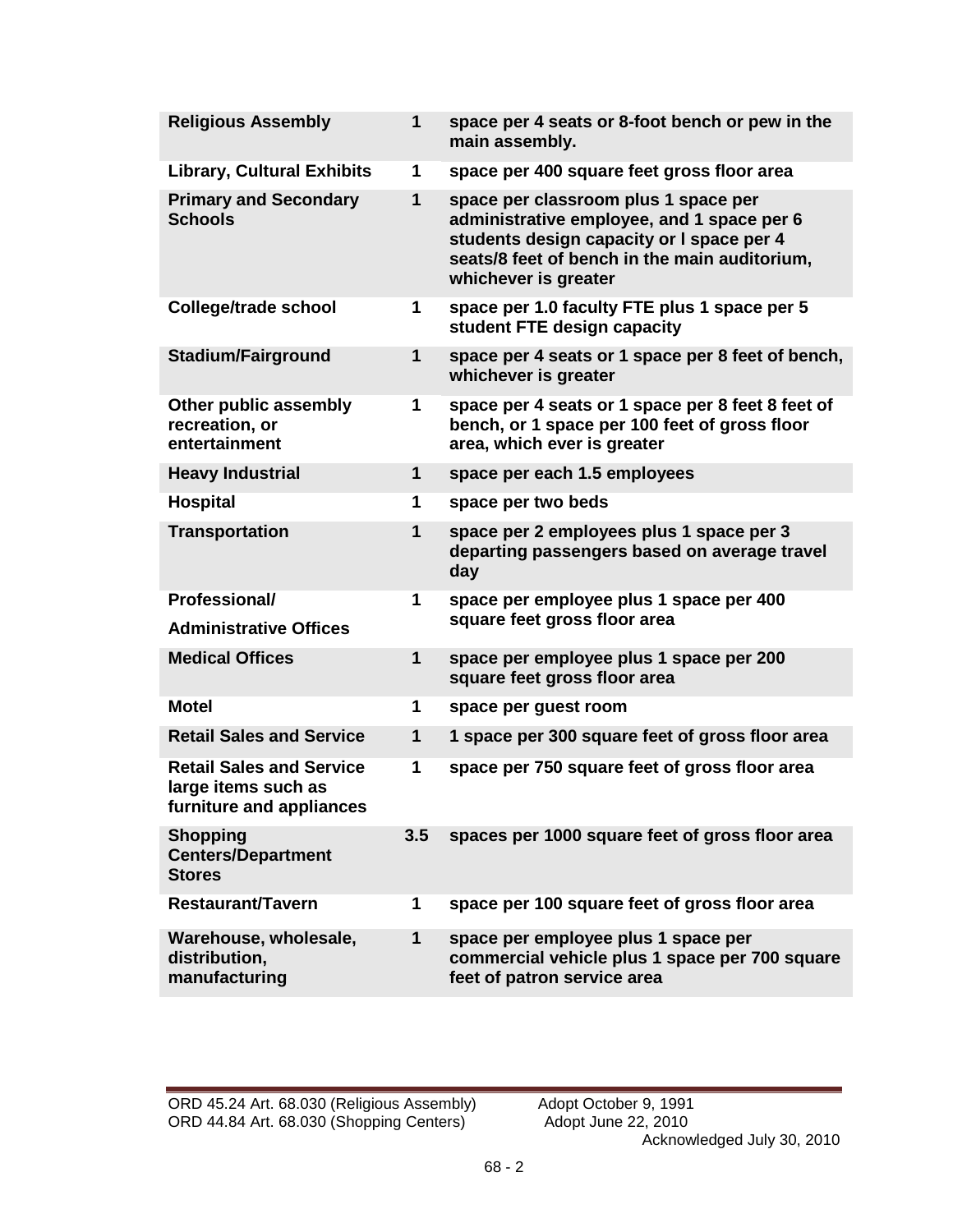- B. Carpool and Vanpool Parking. Large employers (those with 50 employees or more working the same hours or shift) shall dedicate 10% of the required parking spaces for carpools and vanpools.
	- 1. These designated spaces shall be the closest parking spaces to the building entrance normally used by employees, with the exception of disabled/handicap accessible parking spaces.
	- 2. Carpool and vanpool spaces shall be clearly marked "Reserved Carpool/Vanpool only" along with specific hours of use.
	- 3. Any other use establishing carpool and vanpool spaces may reduce the minimum parking requirement by 3 spaces for each carpool/vanpool space created.
- C. Transit-related parking reduction. The number of minimum required parking spaces may be reduced by up to 10% if:
	- 1. The proposal is located within a  $\frac{1}{4}$  mile of an existing or planned transit route, and;
	- 2. Transit-related amenities such as transit stops, pull-outs, shelters, parkand-ride lots, transit-oriented development, and transit service on an adjacent street are present or will be provided by the applicant.
- D. Bicycle Parking Standards
	- 1. The following bicycle parking standards are applicable only inside an Urban Unincorporated Community or within an Urban Growth Boundary for which Klamath County has jurisdiction. Bicycle parking within the Klamath Falls Urban Area is governed by the provisions of subsections 3 and 4 below.
	- 2. These standards are only applicable to new structural construction or a major remodel exceeding 50% of the assessed value of the existing structure, as determined by KC Assessor Office records.
	- 3. In the Klamath Falls Urban Area, bicycle parking facilities shall be provided for all new or expanded multi dwelling residential, institutional, commercial and industrial uses. Bicycle parking shall be provided as follows:
		- a. One bicycle parking space shall be provided for every twelve (12) required off street parking spaces, with a minimum of one bicycle parking space.
		- b. Required bicycle parking facilities shall be located no further than fifty feet (50') from a public entrance.

| ORD 45.0<br>ORD 45.31 Art. 68.040(A) & (B) | Adopt February 16, 1984<br>Adopt February 15, 1995 |                            |
|--------------------------------------------|----------------------------------------------------|----------------------------|
| ORD 44.84 Art. 68.030<br>ORD. 44.92        | Adopt June 22, 2010<br>Adopt January 30, 2012      | Acknowledged July 30, 2010 |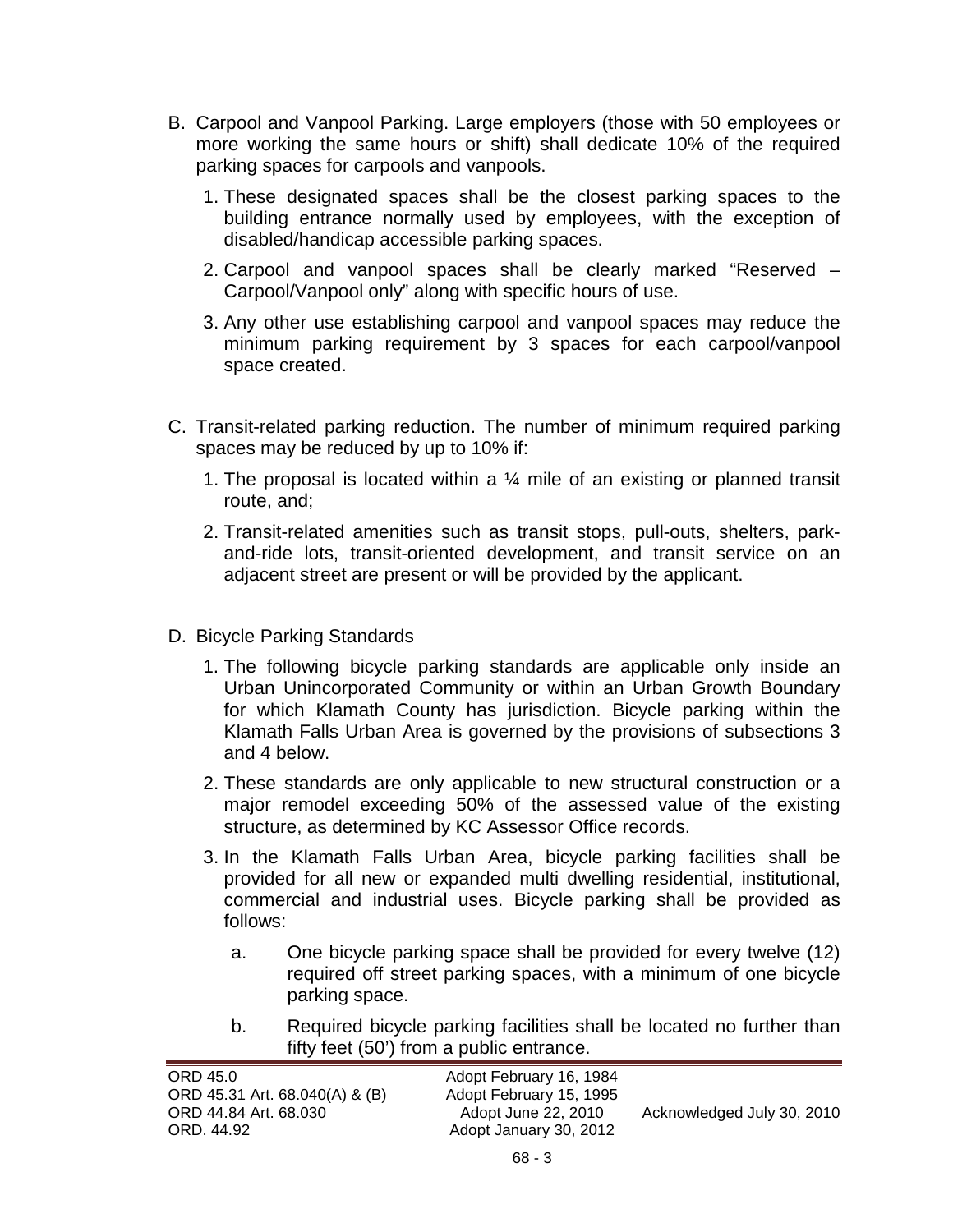- c. Bicycle parking facilities may be provided in a dedicated area within a building that is assessable to bicycle storage.
- 4. Bicycle Parking Design Guidelines. The following guidelines are applicable to bicycle parking facilities in the Klamath Falls Urban Area:
	- a. Bicycle parking facilities shall either be stationary racks, which accommodate bicyclist's locks securing the frame and both wheels or lockable rooms or enclosures in which the bicycle is stored.
	- b. Bicycle parking spaces shall be at least six feet (6') long and two feet (2') wide. Upright bicycle storage structures are exempted from the parking space length standard.
	- c. A five-foot (5') aisle for bicycle maneuvering shall be provided and maintained beside or between each row of bicycle parking.
	- d. Bicycle racks or lockers shall be anchored to the ground surface or to a structure.

| <b>Land Use Category</b>          |    | <b>Minimum Required Bicycle Parking Spaces</b>                                       |
|-----------------------------------|----|--------------------------------------------------------------------------------------|
| Multiple family residence         |    | space per 4 units                                                                    |
| Primary and secondary schools     | 1  | space per classroom                                                                  |
| Vehicle spaces for all other uses | -1 | space per 10 required vehicle<br>spaces for all other uses with a<br>2-space minimum |

### **68.040 - DISABLED PERSON PARKING**

Note: All references delineated with an "\*" shall reference ADA Accessibility Guidelines (Federal Register/Vol. 56, No. 173/Friday, September 6, 1991/Rules and Regulations)

A. Number of Spaces

If parking spaces are provided for self-parking by employees or visitors, or both, then accessible spaces complying with 4.6\* shall be provided in each such parking area in conformance with the table below. Spaces required by the table need not be provided in the particular lot. They may be provided in a different location if equivalent or greater accessibility, in terms of distance from an accessible entrance, cost and convenience is ensured.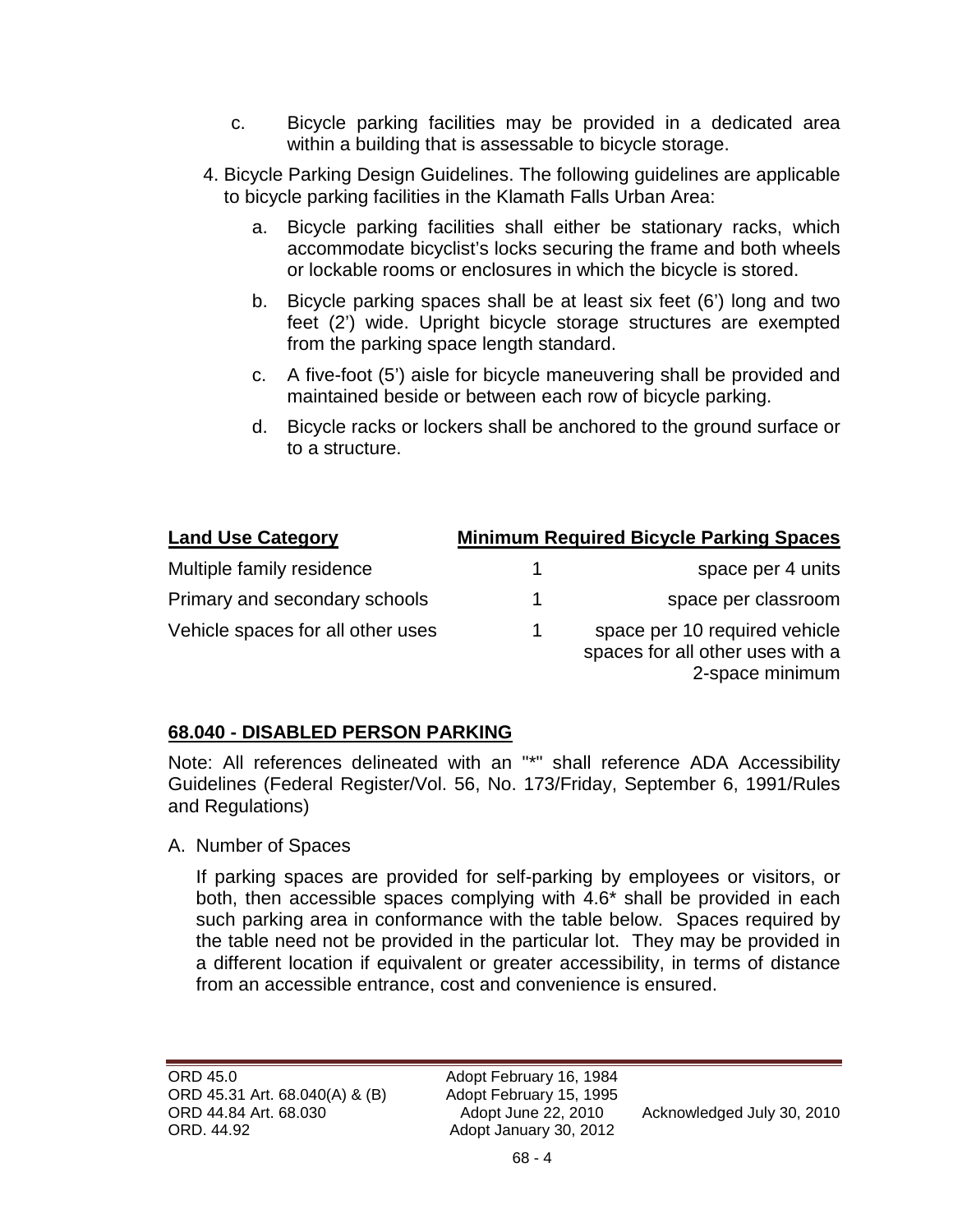| <b>Total Parking Spaces in Lot</b> | Required Minimum Number of Accessible Spaces |
|------------------------------------|----------------------------------------------|
| 1 to 25                            | 1                                            |
| 26 to 50                           | $\overline{2}$                               |
| 51 to 75                           | 3                                            |
| 76 to 100                          | 4                                            |
| 101 to 150                         | 5                                            |
| 151 to 200                         | 6                                            |
| 201 to 300                         | $\overline{7}$                               |
| 301 to 400                         | 8                                            |
| 401 to 500                         | 9                                            |
| 501 to 1000                        | 2% of total                                  |
| 1011 and over                      | 20 plus 1 for each 100 spaces above 1000     |

B. Dimensions

Access aisles adjacent to accessible spaces shall be 60 inches wide minimum, except that one in every eight accessible spaces, and not less than one, shall be served by an access aisle 96 inches wide minimum and shall be designated "van accessible" as required by 4.6.4.\* The vertical clearance at such spaces shall comply with 4.6.5.\* All such spaces may be grouped on one level of a parking structure. EXCEPTION: Provision of all required parking spaces in conformance with "Universal Parking Design" (see appendix A4.6.3\*) is permitted).

C. Passenger Loading Zones

If passenger loading zones are provided, then at least one passenger loading zone shall comply with 4.6.6.\*

### D. Medical Facilities

At facilities providing medical care and other services for persons with mobility impairments, parking spaces complying with 4.6 shall be provided in accordance with 4.1.2(5)(a)\* except as follows:

- 1. Outpatient units and facilities: 10 percent of the total number of parking spaces provided serving each such outpatient unit or facility;
- 2. Units and facilities that specialize in treatment or services for persons with mobility impairments: 20 percent of the total number of parking spaces provided serving each such unit or facility.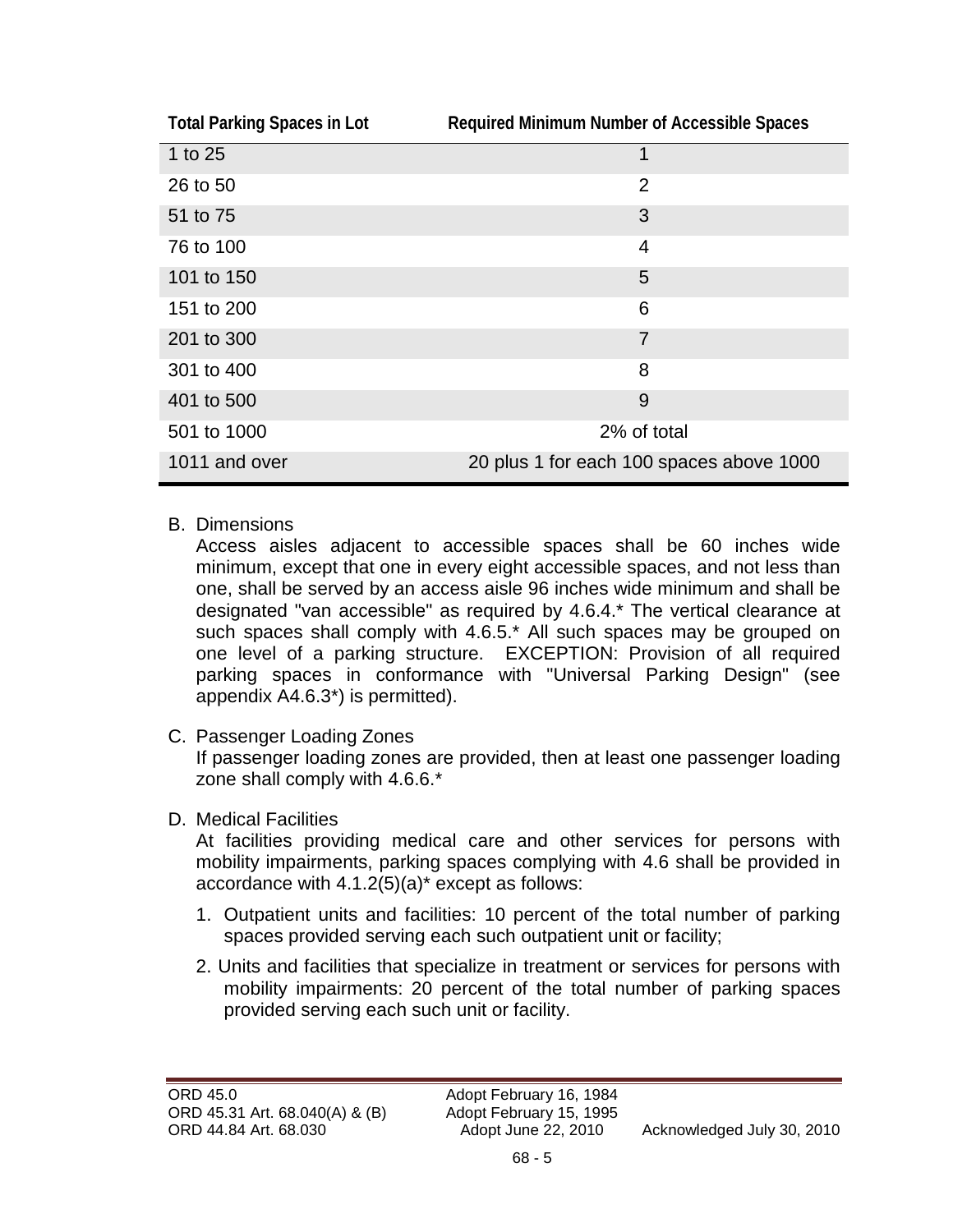E. Valet Parking

Valet parking: Valet parking facilities shall provide a passenger loading zone complying with 4.6.6\* located on an accessible route to the entrance of the facility. Paragraphs A, B, and C of this section do not apply to valet parking facilities.

F. Signs - A sign shall be posted for each disabled person parking space required by this section. The sign shall be clearly visible, shall be marked with International Symbol of Access, and shall bear the following words in at least 1 inch high letters:

"Parking with D.M.V. Disabled Permit only. Violators subject to towing under ORS 811.620 and a fine up to \$250 under ORS 811.625"

G. Location - Parking spaces for disabled persons and accessible passenger loading zones that serve a particular building shall be located on the shortest practicable route to a building entrance.

# **68.050 - OFF-STREET PARKING FACILITY LOCATION**

Parking Area Location - The location of off-street parking and loading facilities shall be in accordance with the following provisions:

- A. Required parking facilities for residential uses shall be located on the same lot or parcel of land as the use the parking facilities are intended to serve.
- B. Required parking facilities for uses other than residential shall be located as follows:
	- 1. On the same lot or parcel of land as the use such parking or loading facilities are intended to serve.
	- 2. On a lot or parcel of land held under joint ownership, provided such parking or loading facilities relocated adjoining the use or uses served.
	- 3. On a lot or parcel of land separated only by an alley from the lot or parcel or land on which the use or uses served are located, provided:
		- a. That said lots or parcels or land are in the same or joint ownership and separated only by an alley;
		- b. That direct vehicular access between said lots or parcels of land would be possible in the event the alley as vacated; or
		- c. That such parking facilities are in close proximity to the actual use or uses served.
- C. Required loading facilities shall be located on the same lot or parcel of land as the uses served.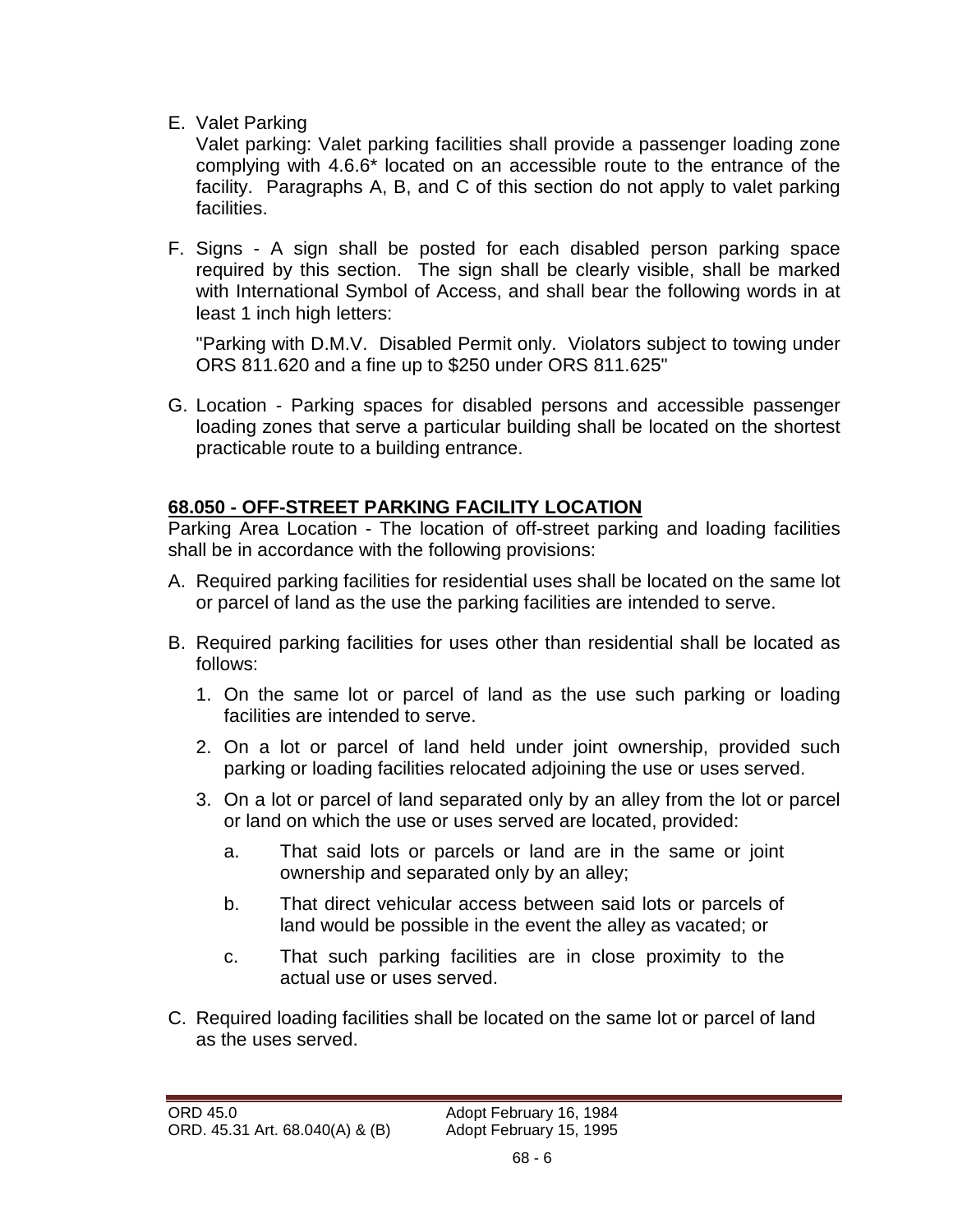# **68.060 - DROP-OFF POINTS**

Drop-off Points Required - Parking areas for public assembly facilities are to include a designated on site location for dropping off passengers at the entrance to the facility in advance of parking the vehicle.

Drop-off areas are to consist of vehicle turnout lanes located outside of normal travel lanes. Drop-off points shall be provided for:

- A. Hotels and motels;
- B. Schools with 50 or more students;
- C. Churches with a capacity of 100 or more;
- D. Restaurants with a capacity of 50 or more customers;
- E. Public transportation terminals;
- F. Places of public assembly;
- G. Public Buildings; and
- H. Offices larger than 5,000 square feet gross floor area.

### **68.070 - OFF-STREET PARKING DESIGN STANDARDS**

All off-street parking areas shall be designed according to the standards of this section.

- A. Parking space dimensions All off-street parking spaces shall be no less than 9 feet by 20 feet in size, except as provided in subsection 1 of this section.
	- 1. Compact parking space dimension All off-street parking shall include compact automobile and motorcycle spaces up to 20% of the required number of parking spaces.
	- 2. Bicycle parking spaces All required bicycle spaces shall be 6-feet long and 2-feet wide with an overhead covered space clearance of at least 7 feet; and
		- a. A 5-foot clear aisle for bicycle maneuvering provided and maintained beside or between each row of bicycle parking.
		- b. Bicycle racks or lockers must be securely anchored to the surface or an immoveable structure.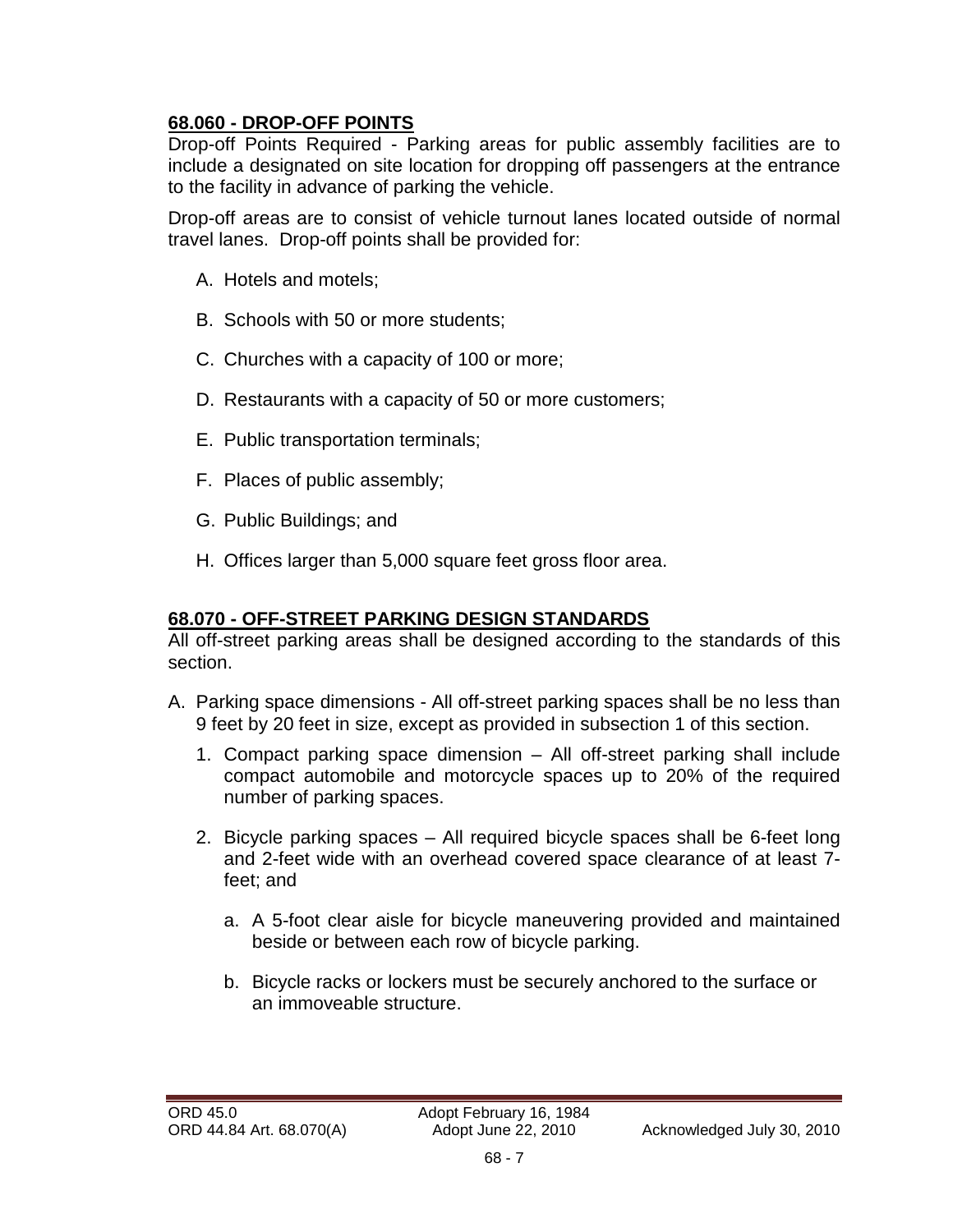- B. The width of aisles between parking spaces Aisle width between rows of parking spaces shall be no less than:
	- 1. 16 feet between rows of parking spaces angled at less than 30 degrees;
	- 2. 18 feet between rows of parking spaces angled at greater than 30 degrees and less than 60 degrees;
	- 3. 25 feet between rows of parking spaces angled at greater than 60 degrees.
- C. Parallel parking spaces All parallel parking spaces shall be no less than 9 by 22 feet in size. Aisle dimensions between parallel parking spaces shall be no less than 12 feet for one-way aisles and 24 feet for two-way aisles.
- D. Parking Access
	- 1. Driveways serving residential uses shall have a minimum width of not less than 9 feet when serving 4 or less dwelling units and a driveway width of not less than 16 feet when serving 5 or more dwelling units or in lieu of thereof, 2 separate driveways not less than 9 feet in width and unobstructed to a height of 8 feet.
	- 2. Driveways serving other than residential uses shall have a minimum width of 15 feet to accommodate one-way traffic and a minimum width of 25 feet to accommodate two-way traffic.
	- 3. Parking areas for 2 or more vehicles shall be designed to prevent or discourage cars from backing out into a public street, public or private pedestrian walk, or public alley, in order to leave the area or to maneuver out of the parking space. Parking lots shall be designed and improved so as to prevent ingress and egress at any point other than designated entrance or exit drives.
	- 4. Access driveways to parking areas containing 4 or more spaces shall be located and designed as follows:
		- a. Parking area entrance and exit driveways are to be located a minimum of 50 feet from the nearest street intersection, as measured from the centerline of the driveway to the nearest travel lane of the intersecting street.
		- b. Entrance and exit driveways crossing the street property line of a single site are to be limited to 2 along the frontage of a single street. The centerline of driveways on the same property shall be separated by a minimum of 30 feet.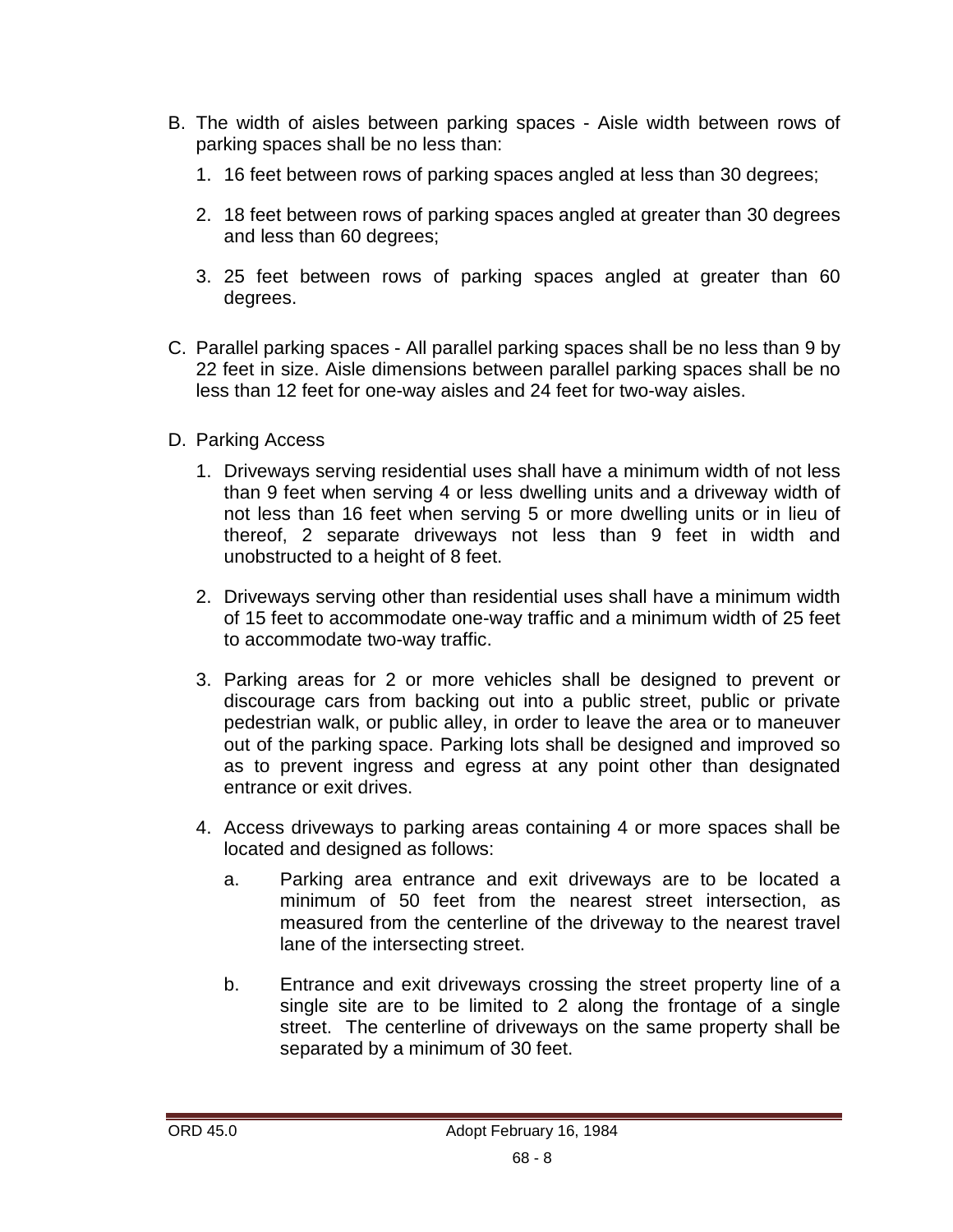- E. Surfacing All parking areas within the Klamath Falls Urban Growth Area shall be surfaced with an asphalt, concrete, chip seal, brick or other masonry paving units. All parking areas outside the Klamath Falls Urban Growth Area shall be surfaced with a minimum of a crushed rock gravel surface.
- F. Lining and Marking Paved parking spaces shall be marked with paint striping, a minimum of 2 inches in width. Parking spaces in other types of lots may be identified by wheel stop barriers.
- G. Wheel Stops Within the Klamath Falls Urban Growth Area, wheel stops or continuous concrete or asphalt curbing are required in all parking lots to define the perimeter of the parking area and to protect landscaping from vehicle encroachment. Wheel stops shall be constructed as follows:
	- 1. Wheel stops shall be constructed of durable material not less than 6 inches in height. Wheel stops shall be securely installed and maintained as a safeguard against damage to adjoining vehicles, machinery or abutting property.
	- 2. Wheel stops or other vehicle barriers less than 2 feet in height shall be located no closer than 3 feet to any property line.
- H. Vertical Clearance Covered parking spaces shall have a vertical clearance of at least 7'6" above the parking lot surface for all uses except residential.
- I. Slope The finished grade of a parking lot shall not exceed 5 percent slope.

# **68.080 - OFF-STREET LOADING REQUIREMENTS**

Buildings or structures constructed or altered which receive and distribute materials or merchandise by delivery truck shall provide off-street loading berth in the following manner:

A. The number of berths shall be established according to:

| <b>Gross Floor Area of Structure</b> | <b>Number of Required Berths</b> |
|--------------------------------------|----------------------------------|
| Up to 5,000 square feet              |                                  |
| 5,000 to 20,000 square feet          |                                  |
| 20,000 to 50,000 square feet         |                                  |
| Greater than 50,000 square feet      | 1 per each additional 50k sq ft  |

B. A loading berth shall contain a space not less than 10 feet wide and 50 feet long, and have an overhead clearance of not less than 14 feet. In no case shall a loading berth be designed such that any truck would interfere with a public street.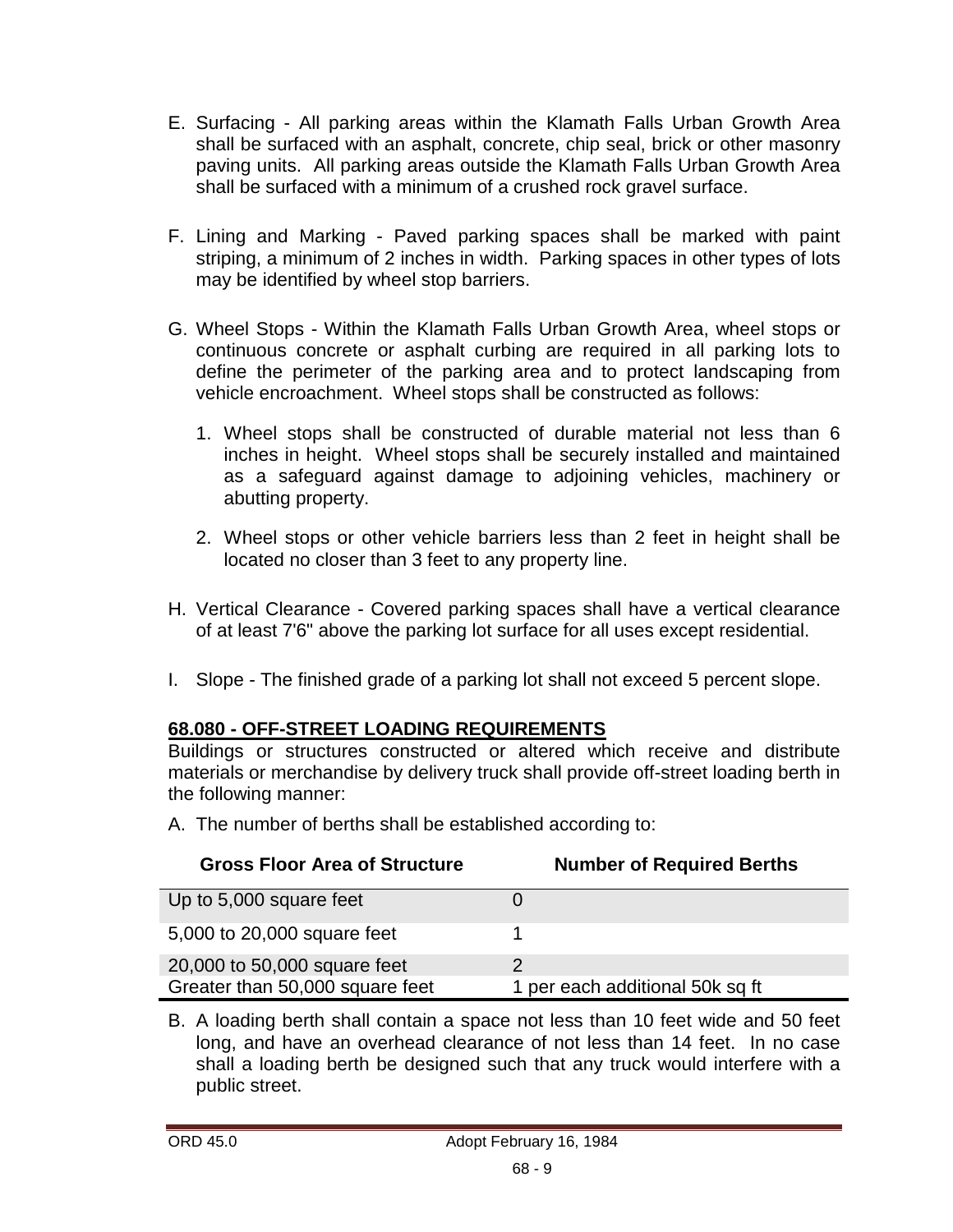# **ARTICLE 69 RURAL/WILDLAND FIRE SAFETY STANDARDS**

### **69.010 - PURPOSE**

The purpose of this article is to provide development standards which promote safe and appropriate rural development in areas where wildfire represents a threat to persons and property, and to ensure that rural development does not threaten valuable resource lands or individuals charged with fighting wildland fires.

## **69.020 - APPLICATION**

This article shall apply to all new development zoned Forestry and Forestry/Range, and to all new development in other zoned land located within an area identified as having a medium, high or extreme hazard rating on the Wildland Hazard Ratings map adopted as part of the Klamath County Comprehensive Plan. "New development" includes, but is not limited to individual dwellings and structures, land partitions and subdivisions. New dwellings shall comply with Sections 69.040; 69.050(A), (B), (C); 69.060(B); 69.070; and 69.080. New land divisions shall comply with Sections 69.030; 69.050(D); and 69.060(A).

# **69.030 - ROAD STANDARDS**

- A. New subdivision or major land partition developments within a high or extreme fire hazard rating may have no fewer than 2 separate access routes to a county, state, or federal road, and shall be interconnected within the development to eliminate dead end roads. Road access shall be on opposite sides of the development where practicable.
- B. Dedicated right-of-ways or private road easements for subdivisions and major partitions within a high or extreme fire hazard rating may be no less than 60 feet wide.
	- 1. The improved travel surface may be no less than 32 feet wide and improved to county standards for rural roads;
	- 2. The entire right-of-way shall be maintained as a fuel break free of brush and other flammable materials.
- C. Road grades shall not exceed 10 percent.
- D. The length of cul-de-sacs shall not exceed 700 feet.
- E. Cul-de-sacs shall have a right-of-way with a 50 foot radius and an improved vehicle turning area not less than 80 feet in diameter.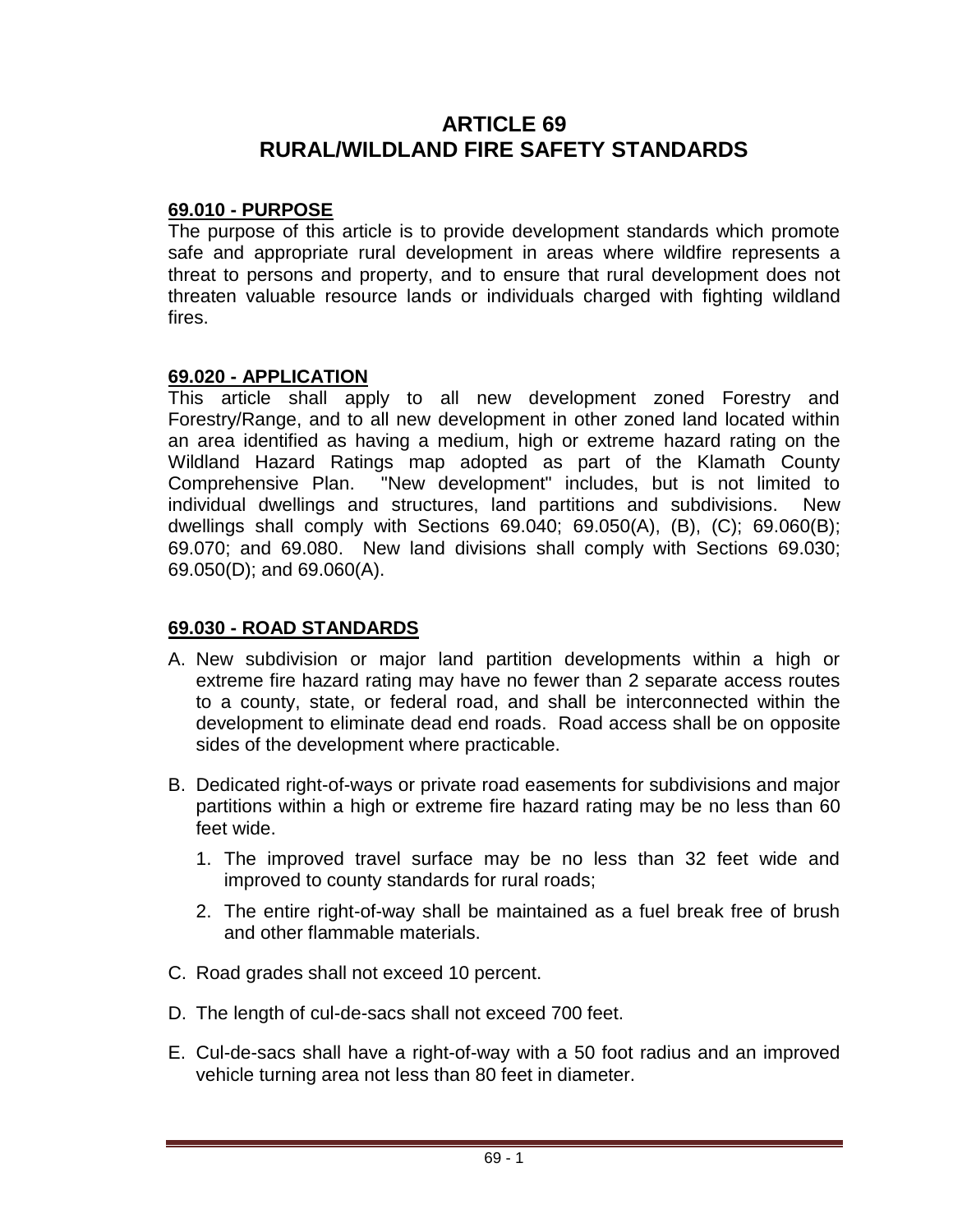- F. Bridges or culverts shall have a minimum load limit of 40,000 pounds (20 tons) and shall not be narrower than the improved travel surface serving each end.
- G. Each lot or parcel in a subdivision created under this ordinance shall have direct access to a road meeting the standards of this section.
- H. No dwelling will be permitted without proof of legal access.
- I. New subdivision developments within a medium fire hazard rating shall meet the road standards set forth in Article 71 of this Code, except for Section 71.100, cul-de-sacs then Section 69.030(D) and (E) shall apply.

# **69.040 - BUILDING CONSTRUCTION STANDARDS**

- A. Roofing materials shall carry a minimum of Class B rating. In areas of extreme fire hazard rating, Class A rated roofs shall be required.
- B. Manufactured homes shall be fully skirted from the floor-line to the groundline. Vents or openings in skirting shall be screened with corrosion-resistant mesh with a mesh size not greater than  $\frac{1}{4}$  inch.
- C. All dwellings shall install a spark arrest on all chimneys. It shall be constructed of nonflammable, corrosive-resistant material. The opening in the mesh shall be no larger than  $\frac{1}{4}$  inch.

# **69.050 - WATER SUPPLY SYSTEMS**

- A. All structural developments shall have a dependable supply of water adequate for normal daily consumption and peak emergency needs. The applicant shall provide evidence that the domestic water supply is from a source authorized in accordance with OAR 690, Division 10 and OAR 690, Division 20 and that any surface water used is not from a Class II stream as defined in OAR 629- 24-101(3).
- B. Individual residences: where a permanent source of water with a capacity of 4000 gallons or more at the lowest flow such as a stream, pond, or lake exists within 500 feet of the homesite, road access shall be provided to within 15 feet of the water's edge. Access to water shall be not less than 15 feet wide, shall be an improved and maintained surface and shall have an improved vehicle turning area of sufficient size to accommodate local fire protection equipment.
- C.Where residences are supplied with individual water systems without a permanent source of water for fire suppression, the following standards shall apply: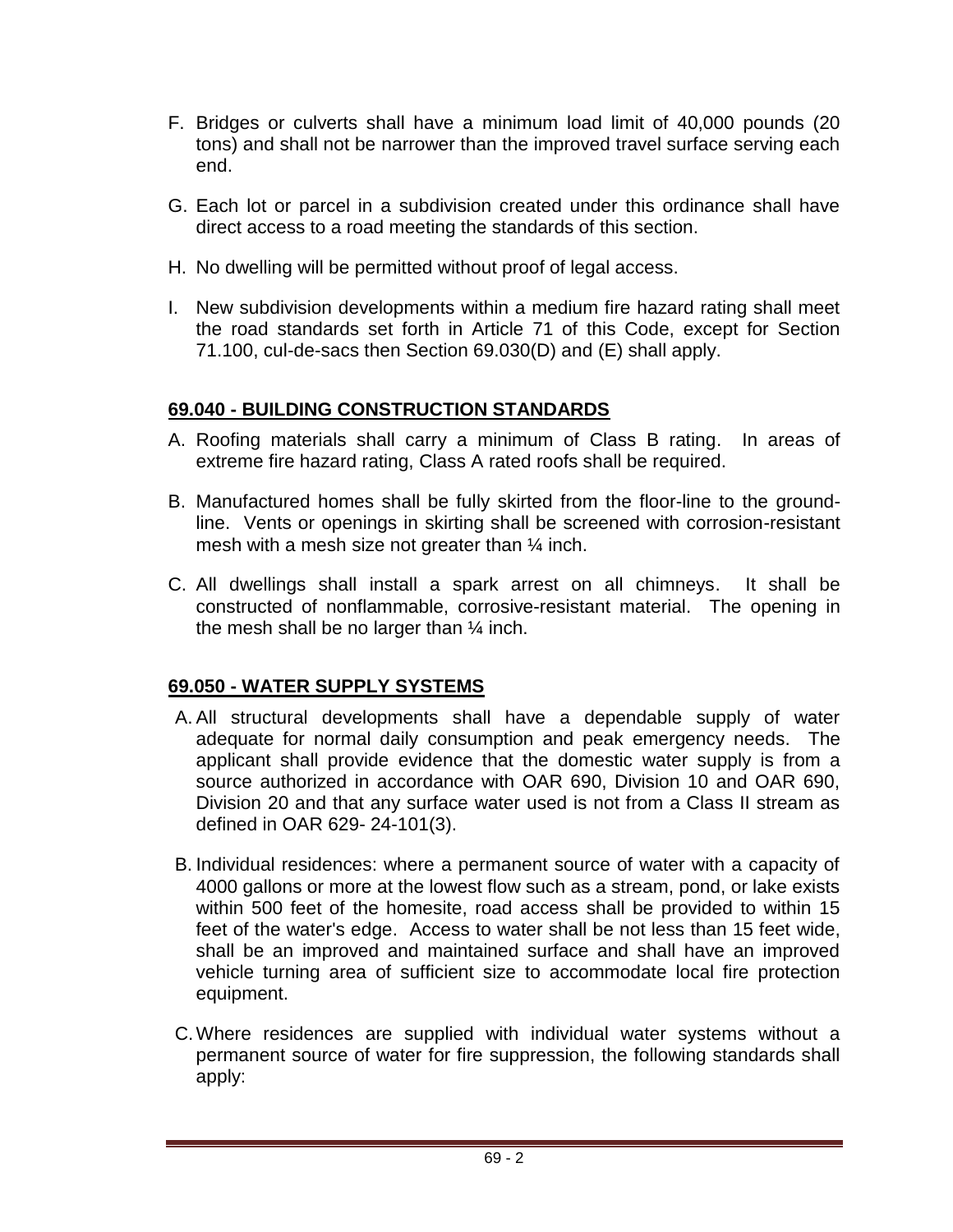- 1. At least one 1 inch standpipe shall be provided at least 50 feet from a building and shall have adequate protection from freezing weather. A standpipe shall be located no greater than 10 feet from any driveway.
- 2. Electrical service to a well pump shall be from independent service drops that do not pass through or onto any building.
- D.Fire protection for all new subdivision developments shall be provided by one of the following means as jointly agreed to by the developer and the local fire protection agency, or acceptable alternative approved by the appropriate review body:
	- 1. A centrally located water supply system that will serve both domestic and fire protection needs. The water supply system shall be accessible to fire protection equipment with sufficient flow and a minimum storage capacity of 5000 gallons, or as recommended by the local fire protection agency; or
	- 2. Individual lots shall be supplied via wells with water supply mains not less than 1 inch in diameter and capable of producing not less than 15 gallons per minute at not less than 40 pounds per square inch of water pressure for 1 hour; and
	- 3. Electrical service to a well pump shall be from independent service drops that do not pass through or onto any building.

# **69.060 - POWER SUPPLY SYSTEMS**

- A. New subdivisions shall provide underground electrical utilities.
- B. All vegetation shall be cleared around existing overhead distribution and feeder lines in a manner that prevents trees and limbs from falling up on lines.

# **69.070 - FUEL BREAK/PROPERTY DEVELOPMENT STANDARDS**

Property fuel breaks, landscaping and maintenance may be planned in accordance with the guidelines found in "Protecting your Home from Wildfire", available from the Planning Department or the Oregon Department of Forestry. The following minimum standards shall apply:

- A. Primary Fuel Break: all residences shall create and maintain a primary fuel break not less than 30 feet in width extending from the wall line of the structure. Primary fuel breaks consist of vegetation less than 3 inches high. Isolated landscape trees are acceptable if no branches overhang. Trees shall be thinned to 15 feet between tree crowns, and dead limbs near or overhanging any structure shall be removed.
- B. Secondary Fuel Break: beyond a primary fuel break, residences shall create and maintain a secondary fuel break not less than 70 feet wide on the downslope side of a residence and 35 feet on all other sides. Extend the fuel break to 100 feet on the downhill side where steep slopes or dense vegetation are